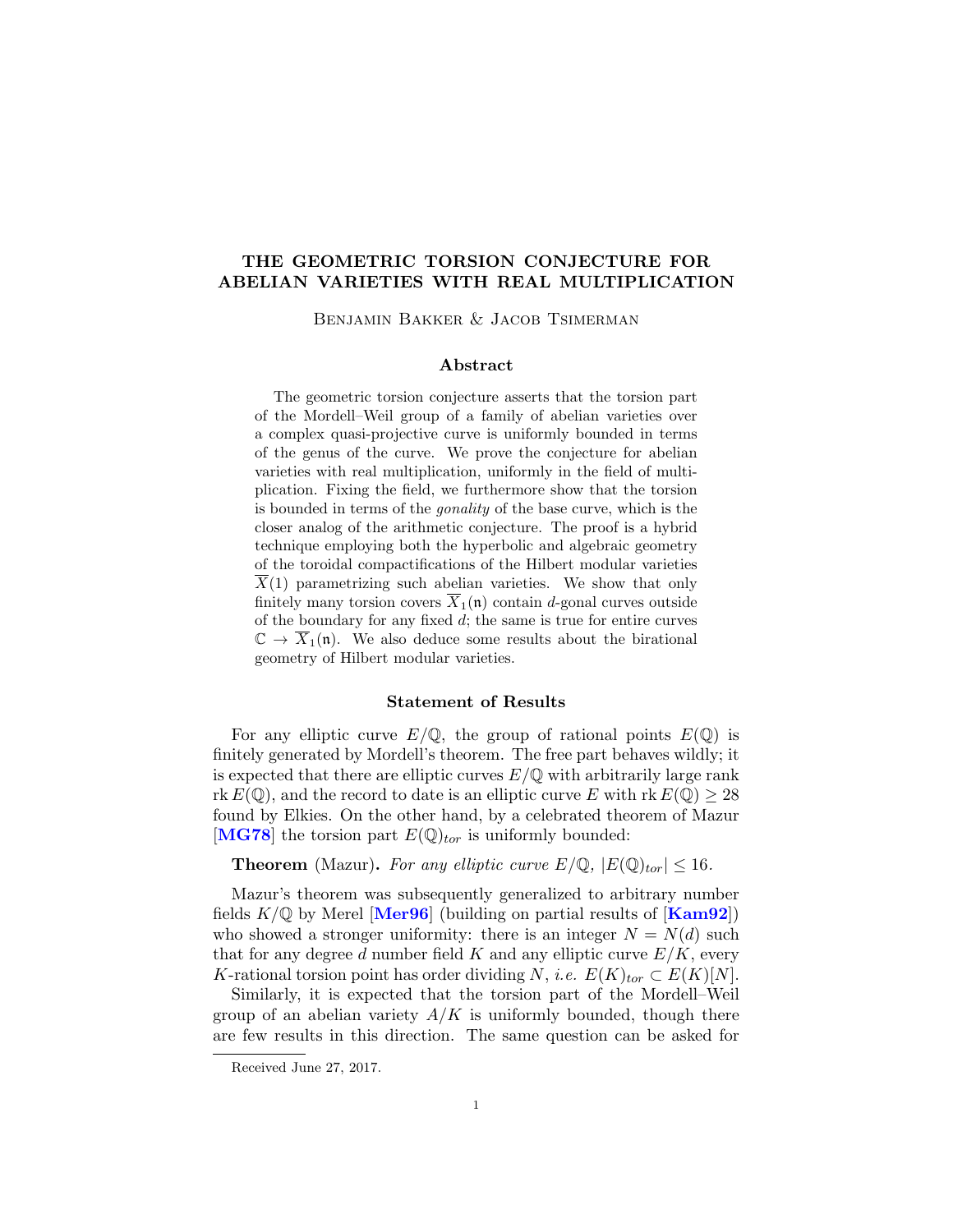the function field  $K = k(C)$  of a curve C over any field k:  $k = \overline{\mathbb{F}}_p$  is most closely analogous to the number field case, but the  $k = \overline{0}$  is also interesting:

**Conjecture** (Geometric torsion conjecture). Let k be an algebraically closed field of characteristic 0. There is an integer  $N = N(q, n)$  such that for any quasi-projective genus g curve  $C/k$  and any family of ndimensional abelian varieties  $A/C$  with no isotrivial part, the torsion of the Mordell–Weil group is uniformly bounded:

$$
A(C)_{tor} \subset A(C)[N].
$$

Here  $A(C)$  is the group of rational sections. By the standard argument, it suffices to consider  $k = \mathbb{C}$ , and we do so for the remainder. The geometric conjecture is also largely open, though some recent progress has been made by Cadoret and Tamagawa [[CT11](#page-29-0), [CT12](#page-29-1)]. Their technique however only applies over a fixed base C.

The main goal of this paper is to prove the conjecture for abelian varieties with real multiplication:

<span id="page-1-0"></span>**Theorem A.** There is an integer  $N = N(g, n)$  such that for any quasi-projective genus  $g$  complex curve  $C$  and any non-isotrival family of n-dimensional abelian varieties  $A/C$  with real multiplication, the torsion part of the Mordell–Weil group is uniformly bounded:

$$
A(C)_{tor} \subset A(C)[N].
$$

An abelian variety with real multiplication is an  $n$ -dimensional abelian variety A together with an injection  $\mathcal{O}_F \to \text{End}(A)$  of the ring of integers  $\mathcal{O}_F$  in a totally real field  $F/\mathbb{Q}$  of degree n. The constant in Theorem [A](#page-1-0) only depends on F through the dimension n and thus has the same uniformity as in the conjecture. There are no reduction hypotheses in Theorem [A,](#page-1-0) so the result is really a statement about abelian varieties over (characteristic 0) function fields:

<span id="page-1-1"></span>**Corollary B.** For fixed n and g, there are only finitely many (finite) groups occurring as the rational torsion  $A(K)_{tor}$  of a non-isotrivial ndimensional abelian variety  $A/K$  with real multiplication over the function field  $K/k$  of a genus g curve over k.

Note that with the real multiplication hypothesis, non-isotriviality is equivalent to having no isotrivial part.

We also prove a version of the conjecture uniformly in the *gonal*ity of the base curve, at the expense of a dependence on the field of multiplication:

<span id="page-1-2"></span>**Theorem C.** Fix a totally real field F. There is an integer  $N =$  $N(d, F)$  such that for any quasi-projective d-gonal complex curve C and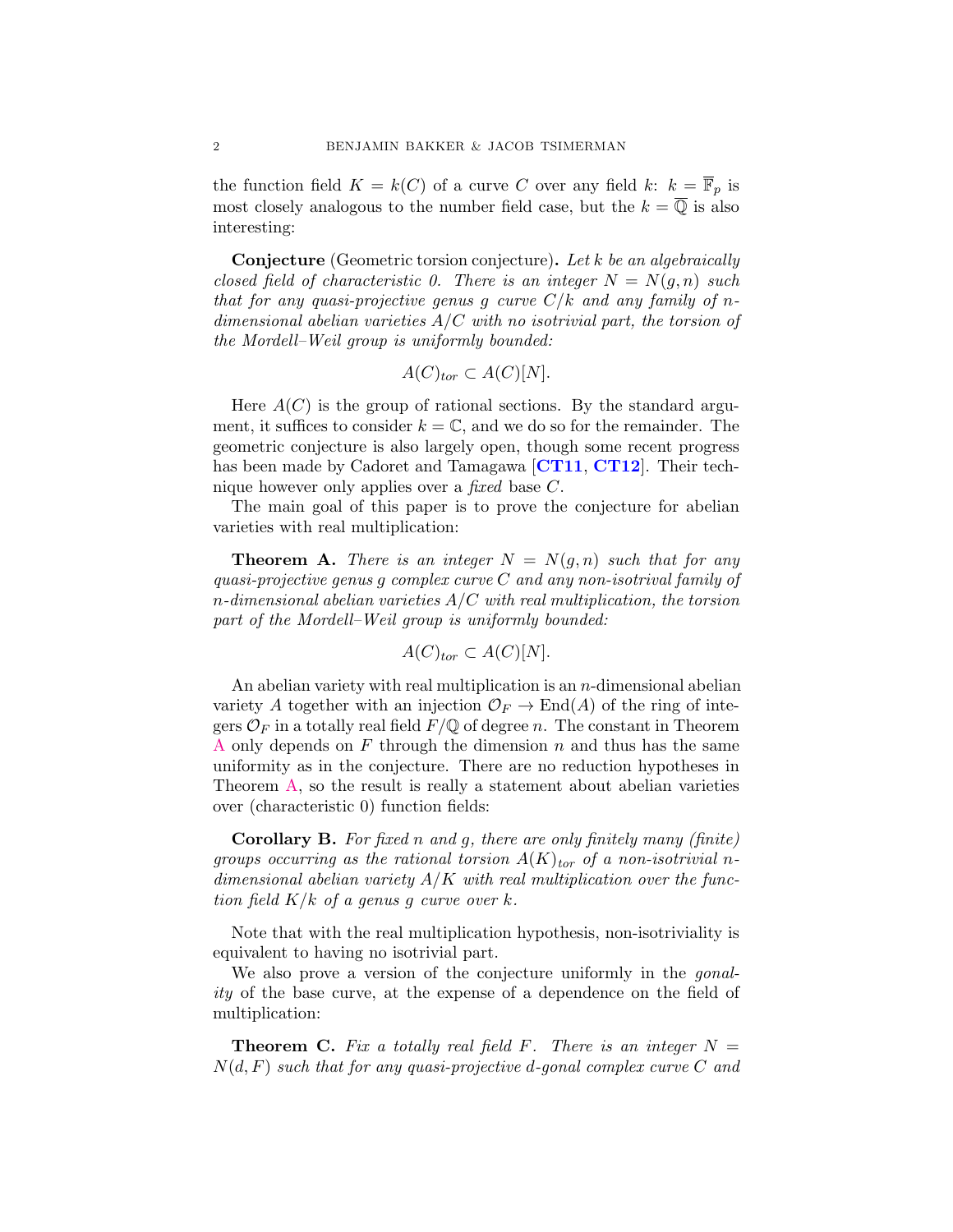any non-isotrival family of abelian varieties  $A/C$  with real multiplication by  $\mathcal{O}_F$ , the torsion part of the Mordell–Weil group is uniformly bounded:

$$
A(C)_{tor} \subset A(C)[N].
$$

Of course, there is a corresponding version of Corollary [B.](#page-1-1) Uniformity in the *gonality* of the base curve  $C$  is strictly stronger than uniformity in the genus; gonality is the correct function field analog of the degree of the number field in Merel's theorem. Recall that, for a curve  $C$  the gonality gon(C) is the minimum degree of a (dominant) map to  $\mathbb{P}^1$ , and since the map  $C^{(g+1)} \to Pic^{g+1}(C)$  has relative dimension 1, we at least<sup>1</sup> have gon $(C) \leq g(C) + 1$ . On the other hand, for any  $d > 0$  there are d-gonal curves of genus g for all  $g \geq 2d-3$ . Similarly, while there are infinitely many d-gonal curves  $C/\mathbb{F}_q$ , there are only finitely many for any fixed genus. This should be viewed as the function field analog of the fact that there are infinitely many degree d number fields  $K/\mathbb{Q}$  but only finitely many of bounded discriminant.

Our proofs of Theorems [A](#page-1-0) and [C](#page-1-2) are geometric. For a fixed  $F$ , there is a Hilbert modular variety  $X(1)$  parametrizing abelian varieties with real multiplication by  $\mathcal{O}_F$ , and a map  $C \to X(1)$  is equivalent to a family of such abelian varieties over C. For any ideal  $\mathfrak{n} \subset \mathcal{O}_F$ , there is a level cover  $X_1(\mathfrak{n})$  parametrizing abelian varieties A with real multiplication by  $\mathcal{O}_F$  together with a point  $x \in A$  whose annihilator is n. To prove Theorem [A,](#page-1-0) we show that  $X_1(\mathfrak{n})$  uniformly contains no genus g curves for  $|\text{Nm}(\mathfrak{n})|$  large.

<span id="page-2-0"></span>**Theorem D.** For each  $\mathfrak{n} \subset \mathcal{O}_F$  let  $X_1(\mathfrak{n})^*$  be the Baily-Borel compactification of the n-torsion level cover of the Hilbert modular variety  $X(1)$ . Then for any g,  $X_1(\mathfrak{n})^*$  contains no genus g curves for all but finitely many  $\mathfrak n$ , uniformly for all F of a fixed degree. For a fixed F, the same is true of d-gonal curves.

The proof is conceptually similar to that of  $[HT06]$  $[HT06]$  $[HT06]$ , where a version of Theorem [D](#page-2-0) is shown for *full-level* covers  $X(\mathfrak{n})$ . However, the boundary of  $X_1(\mathfrak{n})$  does not totally ramify over  $X(1)$  and therefore a new technique is required. The core idea is to prove a bound relating the volume of a curve in a toroidal compactification  $\overline{X}_1(\mathfrak{n})$  to its multiplicity along the boundary (see Proposition [2.8\)](#page-12-0) using the metric geometry. For larger arithmetic lattices, intersection with the boundary comes at the price of more volume, which in turn implies larger genus. The bound is proven by constructing a positive singular metric on the log canonical bundle of  $\overline{X}_1(\mathfrak{n})$  whose singular support is concentrated on the boundary. For the gonality statement, we must generalize the framework to

<sup>&</sup>lt;sup>1</sup>In fact, by the Brill–Noether therem  $\text{gon}(C) \leq \lfloor \frac{g(C)+1}{2} \rfloor$  with equality for C generic of genus  $g(C)$ .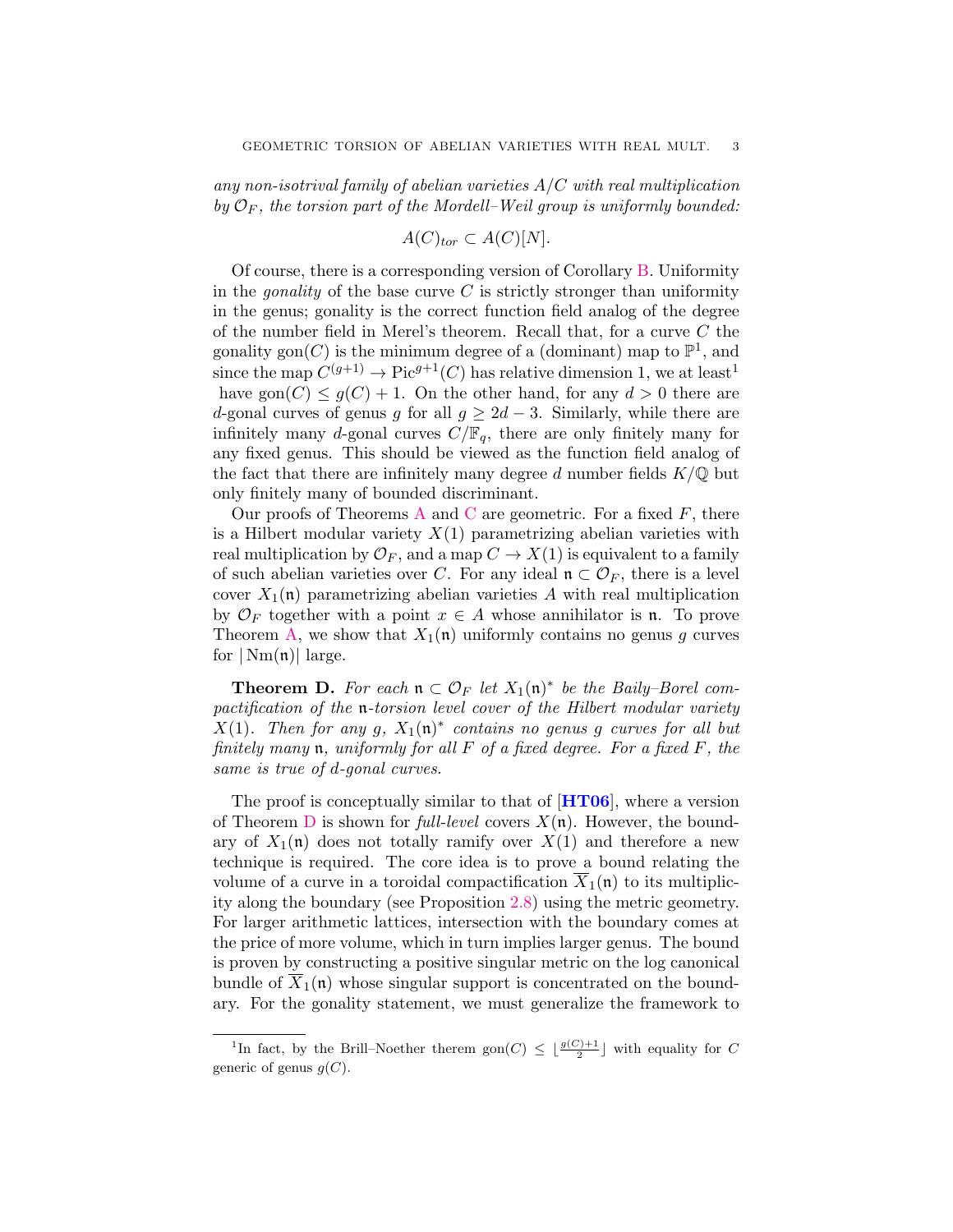higher dimensional locally symmetric varieties which contain nontrivial orbifold loci.

Our method applies more generally to toroidal compactifications X of any variety uniformized by  $\mathbb{H}^n$ , and the above construction has many implications to the birational geometry of these varieties. In particular it implies that the slice of the big cone generated by the canonical bundle  $K_{\overline{X}}$  and the boundary grows with the "size" of the lattice. For instance, we have the following:

<span id="page-3-0"></span>**Theorem E.** Assume  $X_1(\mathfrak{n})$  has no elliptic points and let  $\overline{X}_1(\mathfrak{n})$  be a smooth toroidal compactification with boundary divisor D. Then for any  $\lambda > 0$ , we have that  $K_{\overline{X}_1(\mathfrak{n})}-(\lambda-1)D$  is ample modulo the boundary provided  $|\text{Nm}(\mathfrak{n})| > (\frac{2\pi\lambda}{n})$  $(\frac{\pi\lambda}{n})^{2n}.$ 

See Corollary  $2.11$  for more precise bounds on the ample modulo  $D$  cone of any toroidal compactification  $\overline{X}$  of a finite-volume quotient of  $\mathbb{H}^n$  by an irreducible lattice. Recall that we say that a divisor is ample modulo D if its augmented base locus is contained in D. We note that  $X_1(\mathfrak{n})$ uniformly has no elliptic points for large  $|\text{Nm}(\mathfrak{n})|$  (see Lemma [3.1\)](#page-15-0).

For some geometric consequences of Theorem [E,](#page-3-0) see Section [4.](#page-20-0) In particular, we immediately have the following:

<span id="page-3-1"></span>**Corollary F.** With the hypotheses of Theorem [E,](#page-3-0)  $X_1(\mathfrak{n})$  is of general type provided  $|\text{Nm}(\mathfrak{n})| > (\frac{2\pi}{n})$  $\frac{2\pi}{n}$ )<sup>2n</sup>.

By essentially taking  $\mathfrak{n} = \mathcal{O}_F$ , we recover a result of [[Tsu85](#page-30-4)]:

<span id="page-3-3"></span>**Corollary G.**  $X(1)$  is of general type provided  $n > 6$ .

It is worth noting that the proof of Tsuyumine relies entirely on the theory of modular forms, whereas our proof only involves the metric geometry.

Given Corollary [F,](#page-3-1) the Green–Griffiths conjecture then predicts that all entire curves  $\mathbb{C} \to \overline{X}_1(\mathfrak{n})$  have image contained in a strict algebraic subvariety (called the exceptional locus) for those n. By a theorem of Nadel [[Nad89](#page-30-5)], Theorem [E](#page-3-0) indeed implies this is the case:

<span id="page-3-2"></span>**Corollary H.** Every nontrivial entire curve  $\mathbb{C} \to \overline{X}_1(\mathfrak{n})$  has image contained in the boundary provided  $|\text{Nm}(\mathfrak{n})| > (2\pi)^{2n}$ .

This provides an explicit bound in the genus 0 or 1 case of Theorem [A,](#page-1-0) as well as a similar boundedness statement for entire families of abelian varieties with real multiplication. The Green–Griffiths conjecture for the base Hilbert modular varieties  $\overline{X}(1)$  has been addressed recently by [[RT15](#page-30-6)] using modular forms and foliation theory, where the conjecture is proven for all but finitely many choices of  $F$ . This clearly implies the conjecture for the toroidal compactification  $\overline{X}'$  of any cover  $X' \to X(1)$ , although the exceptional locus is not explicit. Corollary [H](#page-3-2) says that the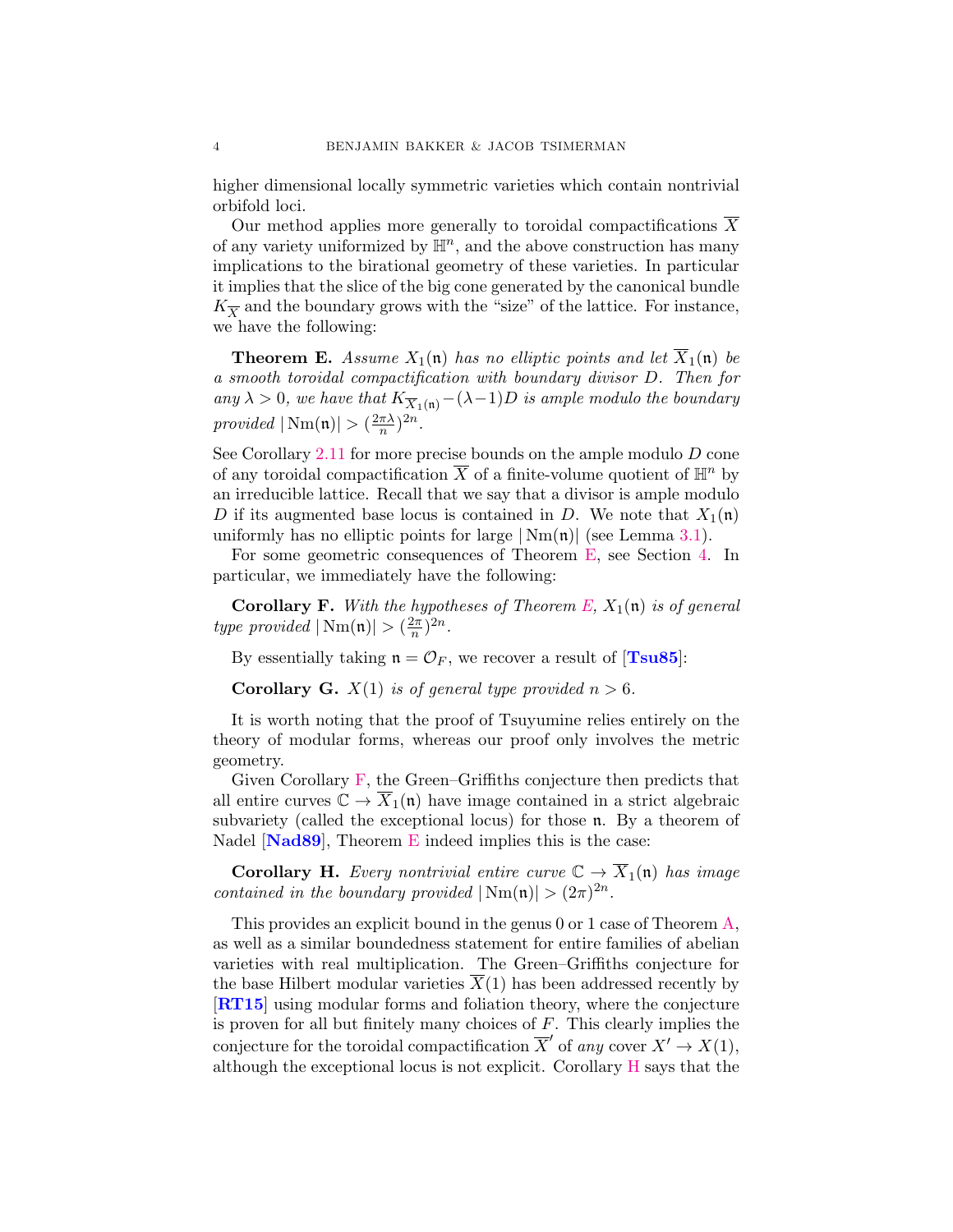exceptional locus is in fact (contained in) the boundary sufficiently high in the torsion tower, uniformly in  $F$ .

 $X_1(\mathfrak{n})$  is defined over  $\mathbb Q$ , and the *arithmetic* torsion conjecture for abelian varieties with real multiplication can likewise be phrased as the nonexistence of K-rational points of  $X_1(\mathfrak{n})$  for all but finitely many  $\mathfrak{n}$ , for any number field K. Theorem [D](#page-2-0) and Corollary [H](#page-3-2) are geometric and analytic analogs asserting the nonexistence of rational points valued in the function field of a curve and the field of meromorphic functions on C, respectively. All three are conjecturally related: in particular, assuming the Bombieri–Lang conjecture, Corollary [H](#page-3-2) implies  $X_1(\mathfrak{n})(K)$  is finite for any number field  $K$ .

We finally note that Theorem [A](#page-1-0) (and Corollary [B\)](#page-1-1) can be made effective. We also expect Theorem [C](#page-1-2) to be true uniformly in  $X(1)$ , and that the same idea for the proof should work with some modifications. The methods investigated here apply more generally to rank one lattices (see  $[\text{BT15}]$  $[\text{BT15}]$  $[\text{BT15}]$  for an application to complex ball quotients), and we expect the torsion conjecture in the case of abelian varieties parametrized by a rank one Shimura variety to be proven similarly.

Outline. The proof follows the general strategy developed in [[BT16](#page-29-3)] to prove the geometric analog of another arithmetic uniformity conjecture, the Frey–Mazur conjecture. In Section [1](#page-4-0) we detail the local structure of cusps of cofinite-volume quotients of  $\mathbb{H}^n$  and their toroidal compactifications. We then prove a volume bound on the boundary multiplicity of curves in the toroidal compactification in Section [2.](#page-8-0) These bounds are similar to those proven by  $[\text{HT}02]$  for *interior* points. In Section [3](#page-14-0) we show that the torsion covers of Hilbert modular varieties hyperbolically "expand," from which it follows that the multiplicity bound of Section [1](#page-4-0) improves in the torsion tower. We then deduce some geometric results in Section [4](#page-20-0) including Theorem [E](#page-3-0) and Corollaries [F](#page-3-1) and [H.](#page-3-2) In Section [5](#page-22-0) we assemble the previous results to prove the first part of Theorem [D](#page-2-0) and conclude Theorem [A](#page-1-0) (and Corollary [B\)](#page-1-1). Finally, in Section [6](#page-24-0) we prove a volume bound on the diagonal multiplicity of curves in products of Hilbert modular varieties and use it to prove the second part of Theorem [D,](#page-2-0) and thus Theorem [C.](#page-1-2) The presence of degenerations complicates the analysis of the diagonal, and the eventual bound we obtain in Theorem  $C$  is not uniform in the field of multiplication  $F$ .

Acknowledgements. The first named author would like to thank G. van der Geer and A. J. de Jong for enlightening discussions.

# 1. Lattices in  $\mathrm{SL}_2(\mathbb{R})^n$

<span id="page-4-0"></span>Let  $\mathbb{H} = \{z \in \mathbb{C} \mid \text{Im } z > 0\}$  be the upper half-plane.  $G = SL_2(\mathbb{R})^n$ is the group of holomorphic automorphisms of  $\mathbb{H}^n$  acting by Möbius transformations component-wise. A discrete cofinite-volume subgroup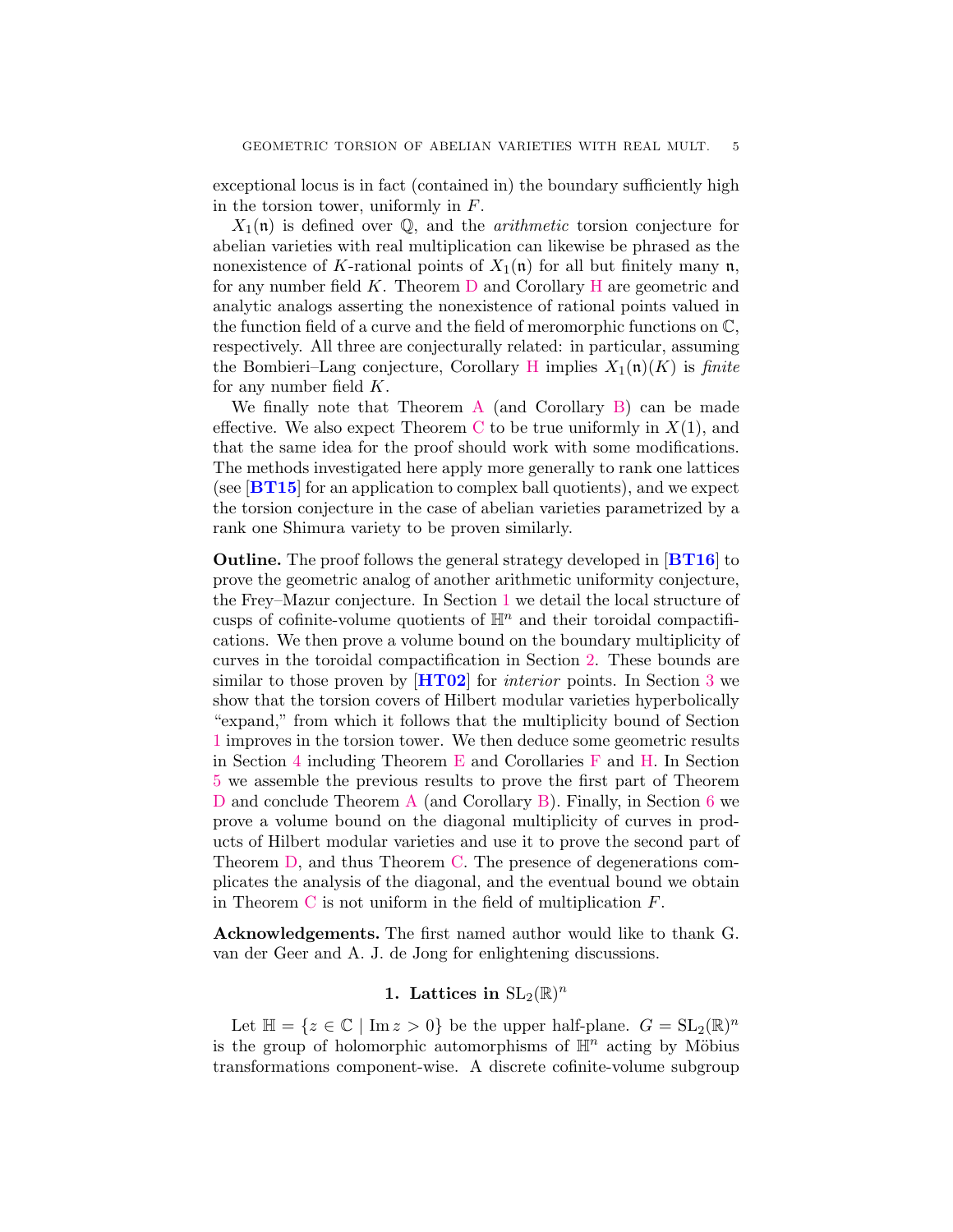$\Gamma \subset G$  is *nondegenerate* if it is not commensurable to a product, and in this section we will only consider such  $\Gamma$ . In this case,  $\Gamma$  has only isolated parabolic fixed points, called cusps, and there are only finitely many up to the action by Γ. The Baily–Borel compactification  $X^*$  of the quotient  $X = \Gamma \backslash \mathbb{H}^n$  is obtained by adding a point to compactify each equivalence class of cusps; it is a normal projective variety [[BB66](#page-29-5)]. Note that for  $n > 1$ , Γ is commensurable to an arithmetic lattice (up to conjugation) by a theorem of Margulis [[Mar84](#page-30-7)].

**Local models of the cusp.** The Siegel model  $\mathbb{H}^n$  has a preferred cusp at  $\infty := (\infty, \ldots, \infty) \in \mathbb{H}^n$ , whose parabolic stabilizer  $U_{\infty}$  is the upper triangular matrices. For  $z \in \mathbb{H}^n$ , define  $N(z) := \prod_i (\text{Im } z_i)$ . Natural neighborhoods of the cusp  $\infty$  are given by the sets

$$
U(s) = \{ z \in \mathbb{H}^n | N(z) > 1/s \}
$$

and we refer to  $U(s)$  as the horoball around  $\infty$  of depth s.

Given a cusp  $*$  of Γ, we may move it to  $\infty$  by conjugating Γ. This is only unique up to conjugation by an upper-triangular element

$$
\gamma = \begin{pmatrix} a_1 & b_1 \\ 0 & a_1^{-1} \end{pmatrix} \times \cdots \times \begin{pmatrix} a_n & b_n \\ 0 & a_n^{-1} \end{pmatrix}
$$

Note that this sends the horoball  $U(s)$  to  $\gamma \cdot U(s) = U(s')$  with  $s' =$  $s/\prod_i a_i^2$ , as  $N(\gamma \cdot z) = N(z) \prod_i a_i^2$ .

The stabilizer  $\Gamma_{\infty} = \Gamma \cap U_{\infty}$  of  $\infty$  has unipotent radical  $\Lambda_{\infty}$  a lattice of real translations. N yields a norm form Nm on  $\Lambda_{\infty}$ , and we can identify  $\mathbb{H}^n$  with

$$
\mathbb{H}_{\infty} := \{ \zeta \in \Lambda_{\infty} \otimes \mathbb{C} \mid (\operatorname{Im} \zeta)_{i} > 0 \text{ for all } i \} \subset \Lambda_{\infty} \otimes \mathbb{C}
$$

with  $\Lambda_{\infty}$  acting by translations by  $\Lambda_{\infty} \otimes 1$ . Here  $(\text{Im }\zeta)_i$  is the *i*th coordinate of Im  $\zeta$ , which is not defined up to conjugation by  $\gamma$ , as it scales by  $a_i^2$ , but its positivity is. The norm on  $\Lambda_\infty$  clearly scales by  $\prod_i a_i^2$ .

Thus, we can scale so that the shortest vector of  $\Lambda_{\infty}$  has length 1, and we thereby associate to any cusp  $*$  of  $\Gamma$  with stabilizer  $\Gamma_*$  and unipotent radical  $\Lambda_*$  a canonically determined norm form  $Nm_*$  on  $\Lambda_*$ normalized by the condition that the length of the shortest vector is 1. The coordinates  $\sigma^i_*:\Lambda_*\to\mathbb{R}$  for which

$$
\mathrm{Nm}_*(\lambda)=\prod_i \sigma^i_*(\lambda)
$$

are not well-defined as they scale individually, but as above their positivity is. We also have a canonically determined function  $N_*(\zeta) =$  $\prod_i \sigma^i_*(\text{Im }\zeta)$  defined on the canonical horoball  $U_*(s)$ , which has the form

$$
U_*(s) := \{ \zeta \in \Lambda_* \otimes \mathbb{C} \mid N_*(\zeta) > 1/s \}.
$$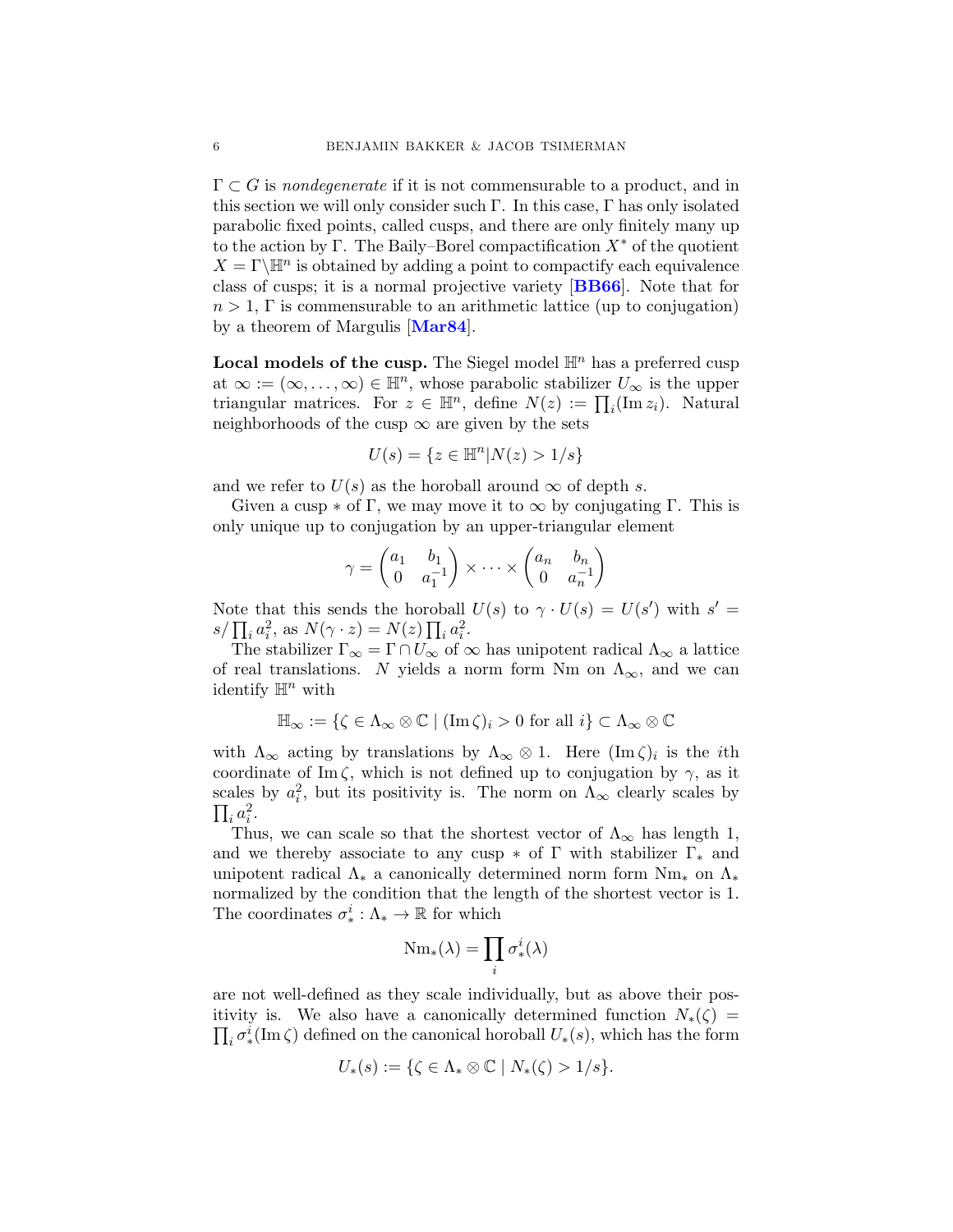**Definition 1.1.** For a cusp  $*$  of  $\Gamma$ , let  $W_*(s) := \Gamma_* \backslash U_*(s)$ . We say the horoball  $U_*(s)$  is precisely invariant if  $W_*(s)$  injects into  $\Gamma\backslash\mathbb{H}^n$ . The canonical depth  $s_*$  of  $*$  is the largest s such that  $U_*(s)$  is precisely invariant. When there's no chance of confusion we just refer to  $s_*$  as the depth.

The following lemma gives us a bound on the canonical depth.

**Lemma 1.2.** For  $\Gamma \subset G$  nondegenerate, suppose s is the minimal nonzero value of  $\prod_i |c_i|$  over all group elements

$$
\gamma = \begin{pmatrix} a_1 & b_1 \\ c_1 & d_1 \end{pmatrix} \times \cdots \times \begin{pmatrix} a_n & b_n \\ c_n & d_n \end{pmatrix} \in \Gamma
$$

Then  $U(s)$  is precisely invariant under  $\Gamma$ .

*Proof.* We need to show that if  $\gamma \cdot z = w$  for some  $\gamma \in \Gamma$  and  $z, w \in \Gamma$  $U(s)$  then  $\gamma$  is upper triangular. We have

$$
N(w) = \prod_{i} \frac{y_i}{|c_i z_i + d_i|^2}.
$$

Note that since  $\Gamma$  is nondegenerate, one of the  $c_i$  is zero only if all of them are zero. If they are not all zero, then as  $|c_i z_i + d_i| \geq |c_i||z_i| \geq |y_i|$ we get

$$
N(w) \le \frac{1}{\prod_i |c_i|^2 N(z)} \le \frac{1}{\prod_i |c_i|}
$$

which is a contradiction.

q.e.d.

Toroidal compactifications. We briefly describe the geometry of the toroidal compactifications of X constructed by  $[AMRT10]$  $[AMRT10]$  $[AMRT10]$ .

For a cusp  $*$  of Γ, the partial quotient of  $\mathbb{H}^n$  by  $\Lambda_*$  naturally sits in the torus  $T_* = \Lambda_* \backslash \Lambda_* \otimes \mathbb{C}$ , and there is a log map valued in  $\Lambda_* \otimes \mathbb{R}$ defined by taking the imaginary part:

$$
\mathbb{H}_{*} \longrightarrow \Lambda_{*} \otimes \mathbb{C} \longrightarrow T_{*} \xrightarrow{\log} \Lambda_{*} \otimes \mathbb{R}
$$

$$
\lambda \otimes z \vdash \longrightarrow \lambda \otimes \text{Im } z
$$

The coordinate ring of  $T_*$  is canonically  $\mathbb{C}[\Lambda_*^{\vee}]$ , via the identification between  $\Lambda^{\vee}_*$  and the character group  $\text{Hom}(T_*,\mathbb{G}_m)$ . For an element  $\chi \in$  $\Lambda^{\vee}_*$  we denote the corresponding character by the symbol  $q^{\chi}$ , concretely given by

$$
q^\chi(\lambda\otimes z)=e(\chi(\lambda)z)
$$

and for any  $t \in T_*$ , we have

$$
\chi(\log(t)) = -\frac{1}{2\pi} \log|q^{\chi}(t)|
$$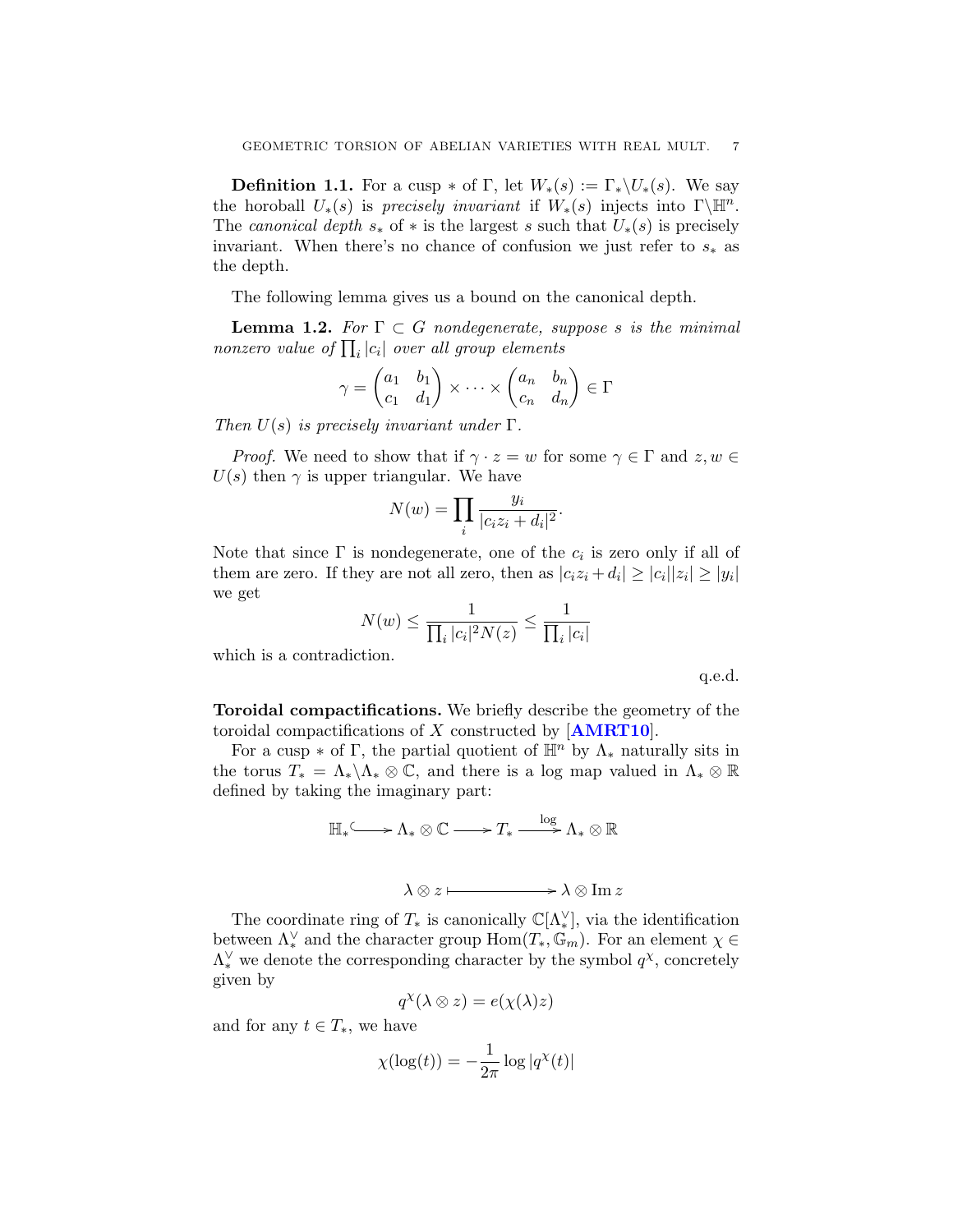The function  $N_*$  descends (and extends) to the torus  $T_*$ , and in fact further descends to  $\Lambda_* \otimes \mathbb{R}$ ; it is given by

$$
N_*(t) = \left(\frac{-1}{2\pi}\right)^n \prod_i \log|q^{\sigma^i_*}(t)| = \mathrm{Nm}_*(\log t)
$$

where on the right hand side we mean  $Nm_*$  extended to  $\Lambda_* \otimes \mathbb{R}$  in the obvious way. The horoballs  $U_*(s)$  are likewise stable under the action of  $\Lambda_*$  and we let  $V_*(s)$  be the image in  $T_*$ . Note that  $\log(V_*(s))$  lies inside the positive cone  $C(\Lambda_* \otimes \mathbb{R})$  defined by

$$
C(\Lambda_* \otimes \mathbb{R}) = \{x \in \Lambda_* \otimes \mathbb{R} \mid \sigma_*^i(x) > 0\}
$$

where we extend  $\sigma^i_*$  R-linearly. Importantly,  $C(\Lambda_* \otimes \mathbb{R})$  is *not* an integral cone.

The group  $\Delta_* := \Gamma_*/\Lambda_*$  acts on  $C(\Lambda_* \otimes \mathbb{R})$ . A toroidal compactification at  $*$  is specified by a subdivision of  $C(\Lambda_* \otimes \mathbb{R})$  into a fan of integral polyhedral cones  $\Sigma_* = \{\tau\}$  that is stable under the action of  $\Delta_*$ . The compactification is smooth if and only if each full-dimensional  $\tau$  is generated by an integral basis of  $\Lambda_{*}$ , and any fan can by sufficiently subdivided to yield a smooth compactification. For each full-dimensional cone  $\tau$ , this provides us with a coordinate chart of the compactification which looks like a neighborhood of  $0 \in \mathbb{A}^n$  with coordinates  $q^{\chi_1}, \ldots, q^{\chi_n}$ , where the  $\chi_i$  are the basis dual to the basis of  $\Lambda_*$  given by the primitive generators of the rays of  $\tau$ , and in this chart the boundary is the union of the coordinate axes  $q^{\chi_i} = 0$ .

Taking s smaller than the depth of  $\ast$ , the quotient  $W_*(s) = \Delta_* \backslash V_*(s)$ injects into the toroidal compactification, and  $N_*$  descends to  $W_*(s)$ . We therefore obtain a function  $N_* : W_*(s) \to [-\infty, \infty)$  by declaring  $N_*$  to be  $-\infty$  along the boundary. To compute the Lelong number of  $N_*^{1/n}$ , we use the  $\mathbb{A}^n$  neighborhoods of the boundary in the toroidal compactification. Let  $\mathbf{a} = (a_1, \ldots, a_n) \in \mathbb{R}^n$ , and for  $z \in \mathbb{C}^n$  denote  $|z|^{\mathbf{a}} = \prod_i |z_i|^{a_i}$ . Then we have:

# Lemma 1.3.

$$
\liminf_{z \to x} \frac{\prod_{i} \log |z|^{\mathbf{a}^{(i)}}}{\log^{n} |z - x|} = \prod_{j} \sum_{\substack{i \\ x_i = 0}} a_i^{(j)}.
$$

In the surface case this means for  $x_2 \neq 0$ 

$$
\liminf_{(z_1,z_2)\to(0,x_2)}\frac{\sqrt{(a_1\log|z_1|+a_2\log|z_2|)(b_1\log|z_1|+b_2\log|z_2|)}}{\log\sqrt{|z_1|^2+|z_2-x_2|^2}}=\sqrt{a_1b_1}
$$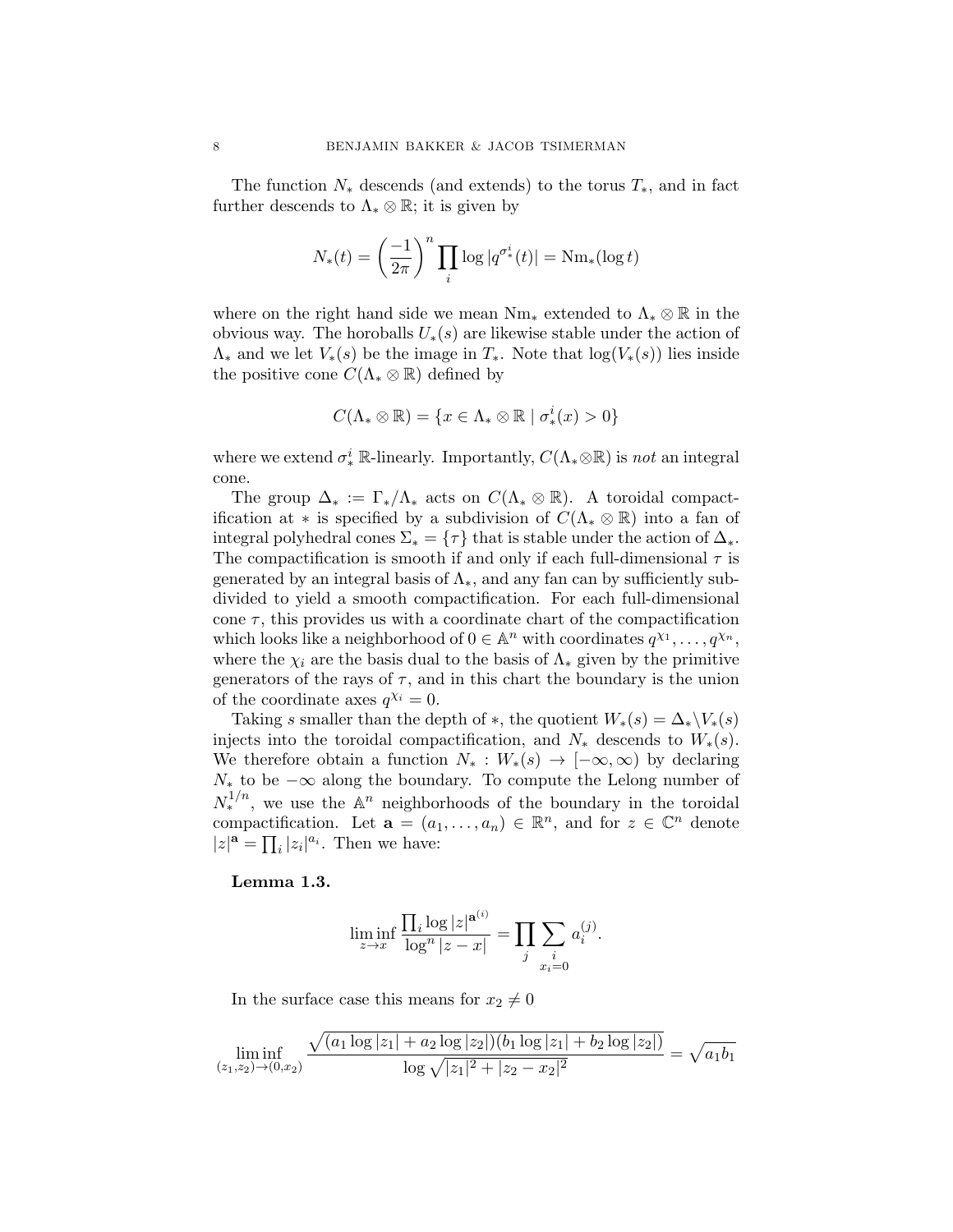and

$$
\liminf_{(z_1,z_2)\to(0,0)} \frac{\sqrt{(a_1\log|z_1|+a_2\log|z_2|)(b_1\log|z_1|+b_2\log|z_2|)}}{\log\sqrt{|z_1|^2+|z_2|^2}} = \sqrt{(a_1+a_2)(b_1+b_2)}
$$

For any cone  $\tau \in \Sigma_*$ , let  $Z(\tau)$  be the corresponding  $T_*$ -orbit (not the orbit closure).

<span id="page-8-1"></span>**Lemma 1.4.** The Lelong number  $\nu(-N_*^{1/n},x)$  at a point x in the boundary component compactifying  $*$  is constant along  $Z(\tau)$  and we have

$$
\nu(-N_*^{1/n}, x) = \frac{1}{2\pi} \operatorname{Nm}_*(\lambda(\tau))^{1/n}, \text{ for all } x \in Z(\tau)
$$

where  $\lambda_i \in \Lambda_*$  are the primitive generators of the rays of  $\tau$  and  $\lambda(\tau) =$  $\sum \lambda_i$  .

In the future we denote  $\nu(-N_*^{1/n}, \tau) := \nu(-N_*^{1/n}, x)$  for  $x \in Z(\tau)$ .

*Proof.* Let  $\tau_0$  be a full-dimensional cone with associated basis  $\lambda_1, \ldots, \lambda_n$ of  $\Lambda_*$ , so if  $\chi_1, \ldots, \chi_n$  is the dual basis, then the corresponding coordinates are  $x_i = q^{\chi_i}$ . Faces  $\tau$  of  $\tau_0$  are indexed by subsets  $S \subset \{1, \ldots, n\}$ , where the corresponding face is generated by the rays  $\{\lambda_s | s \in S\}$ , and the associated orbit is locally the coordinate plane given by the intersection of  $x_s = 0$  for all  $s \in S$ . We have

$$
\sigma_*^i = \sum_j \sigma_*^i(\lambda_j) \chi_j
$$

and therefore in these coordinates

$$
\log|q^{\sigma^i_*}(t)| = \log \prod_j |x_j|^{\sigma^i_*(\lambda_j)}
$$

Thus, since

$$
\prod_{i} \sum_{s \in S} \sigma^i_*(\lambda_s) = \prod_{i} \sigma^i_*(\lambda) = \text{Nm}_*(\lambda(\tau))
$$

for  $\lambda(\tau) = \sum_{s \in S} \lambda_s$ , the result follows from the previous lemma.

q.e.d.

# 2. Curves in quotients of  $\mathbb{H}^n$

<span id="page-8-0"></span>Metric geometry. Endow  $\mathbb H$  with its hyperbolic hermitian metric  $ds_{\mathbb H}^2$ of constant sectional curvature  $-1$ ; explicitly, the associated Kähler form is

$$
\omega_{\mathbb{H}} = \frac{1}{2} \operatorname{Im} ds_H^2 = \frac{i dz \wedge d\overline{z}}{2y^2} = i \partial \overline{\partial} (-2 \log y)
$$

Likewise endow  $\mathbb{H}^n$  with the invariant metric

$$
ds_{\mathbb{H}^n}^2 = \sum_i \pi_i^* ds_{\mathbb{H}}^2
$$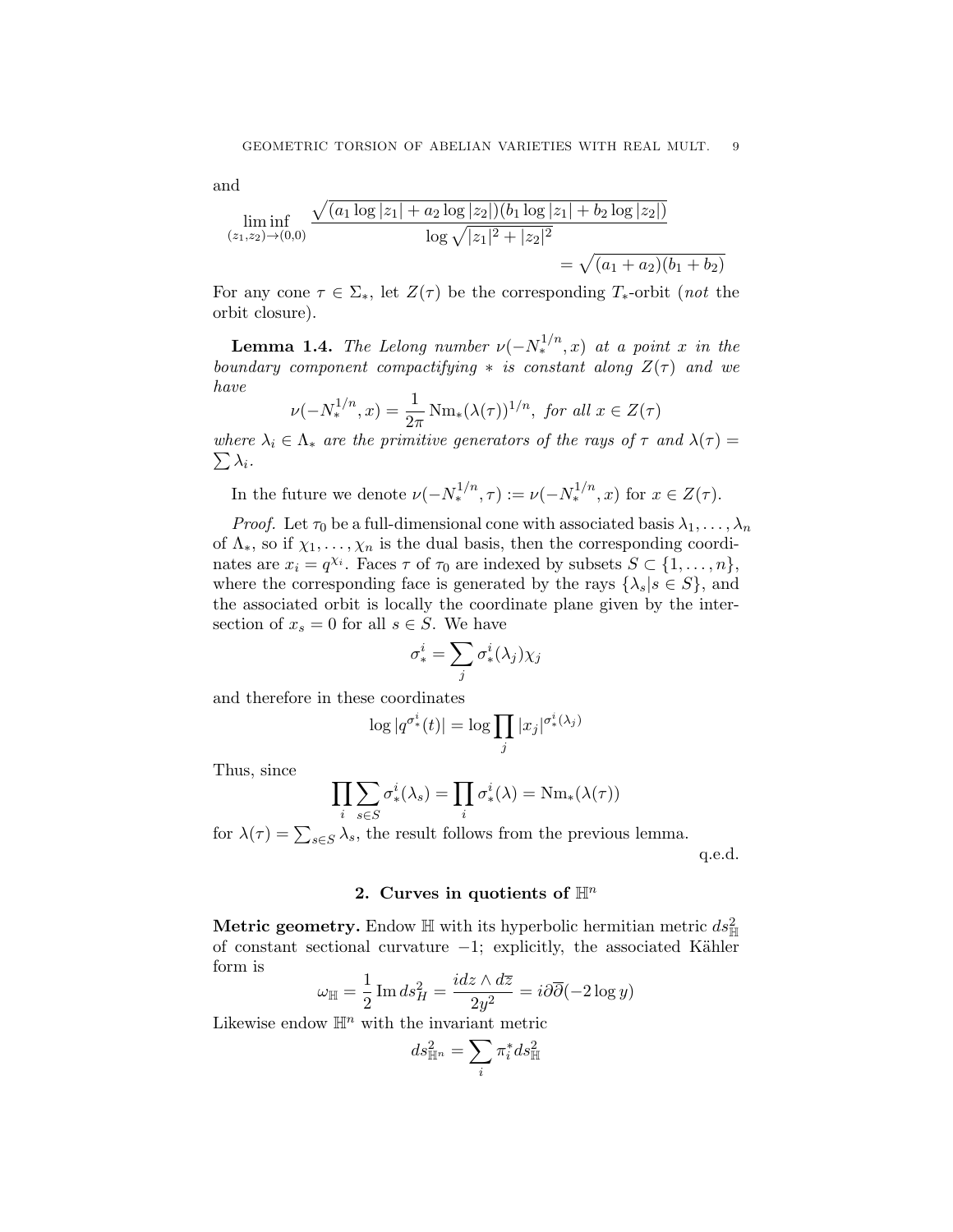where  $\pi_i : \mathbb{H}^n \to \mathbb{H}$  is the *i*th projection, and we again denote by  $\omega_{\mathbb{H}^n}$  the associated Kähler form. Note that  $-2 \log N$  (and therefore also  $-2 \log N_*$ ) is a global potential for  $\omega_{\mathbb{H}^n}$ . The distance function we use on  $\mathbb{H}^n$  is the Kobayashi distance—namely, the distance between  $z, w \in \mathbb{H}^n$ is the maximum of the distances  $d_{\mathbb{H}}(z_i, w_i)$  of the coordinate projections, where  $d_{\mathbb{H}}$  is the usual hyperbolic distance on  $\mathbb{H}$ :

$$
\left|\frac{z-w}{z-\overline{w}}\right|^2 = \tanh^2(d_{\mathbb{H}}(z,w)/2)
$$

For  $\Gamma \subset G$  a discrete nondegenerate cofinite-volume subgroup and  $X = \Gamma \backslash \mathbb{H}^n$ , let  $ds_X^2$  be the induced metric with Kähler form  $\omega_X$ . For  $\overline{X}$  a smooth toroidal compactification of X, a theorem of Mumford [[Mum77](#page-30-8)] tells us that the current  $[\omega_X] \in H^{1,1}(\overline{X}, \mathbb{R})$  defined by integration against  $\omega_X$  on the open part X is represented by a multiple of the log-canonical bundle:

<span id="page-9-2"></span>(1) 
$$
c_1(K_{\overline{X}} + D) = \frac{1}{2\pi} [\omega_X] \in H^{1,1}(\overline{X}, \mathbb{R})
$$

Take  $f: C \to \overline{X}$  a map from a smooth proper curve of genus  $g(C)$ whose image is not contained in the boundary, and let  $U \subset C$  be the open subset mapping to the interior X.

<span id="page-9-0"></span>Lemma 2.1. In the above situation,

$$
\frac{1}{n}(K_{\overline{X}} - (n-1)D).C \le 2g(C) - 2
$$

*Proof.* U is necessarily uniformized by  $\mathbb{H}$ , so let  $ds_U^2$  be it's uniformized metric of constant curvature −1. By Schwarz's Lemma,

$$
\frac{1}{n}f^*ds_X^2 \le ds_U^2
$$

Integrating the Kähler forms, we get by Gauss–Bonnet

<span id="page-9-1"></span>(2) 
$$
\frac{1}{2\pi n} \operatorname{vol}_X(U) \le -\chi(U) = -\chi(C) + |C \setminus U|
$$

The left-hand side is  $\frac{1}{n}(K_{\overline{X}}+D)$ .C, while  $|C\setminus U|\leq D$ .C, and the result follows.  $q.e.d.$ 

<span id="page-9-3"></span>REMARK 2.2. Lemma [2.1](#page-9-0) still holds in the form of  $(2)$  with the same proof if  $\Gamma$  has elliptic elements, as long as we treat X and C as orbifolds and  $\chi(C)$  as the orbifold Euler characteristic.

Multiplicity bounds. For the rest of this section, we additionally assume  $\Gamma$  is torsion-free. We begin by recalling a theorem of Hwang–To which says that the volume of a curve in a neighborhood of a point in the interior of a quotient of  $\mathbb{H}^n$  (or in fact any bounded symmetric domain) is bounded by its multiplicity at the point.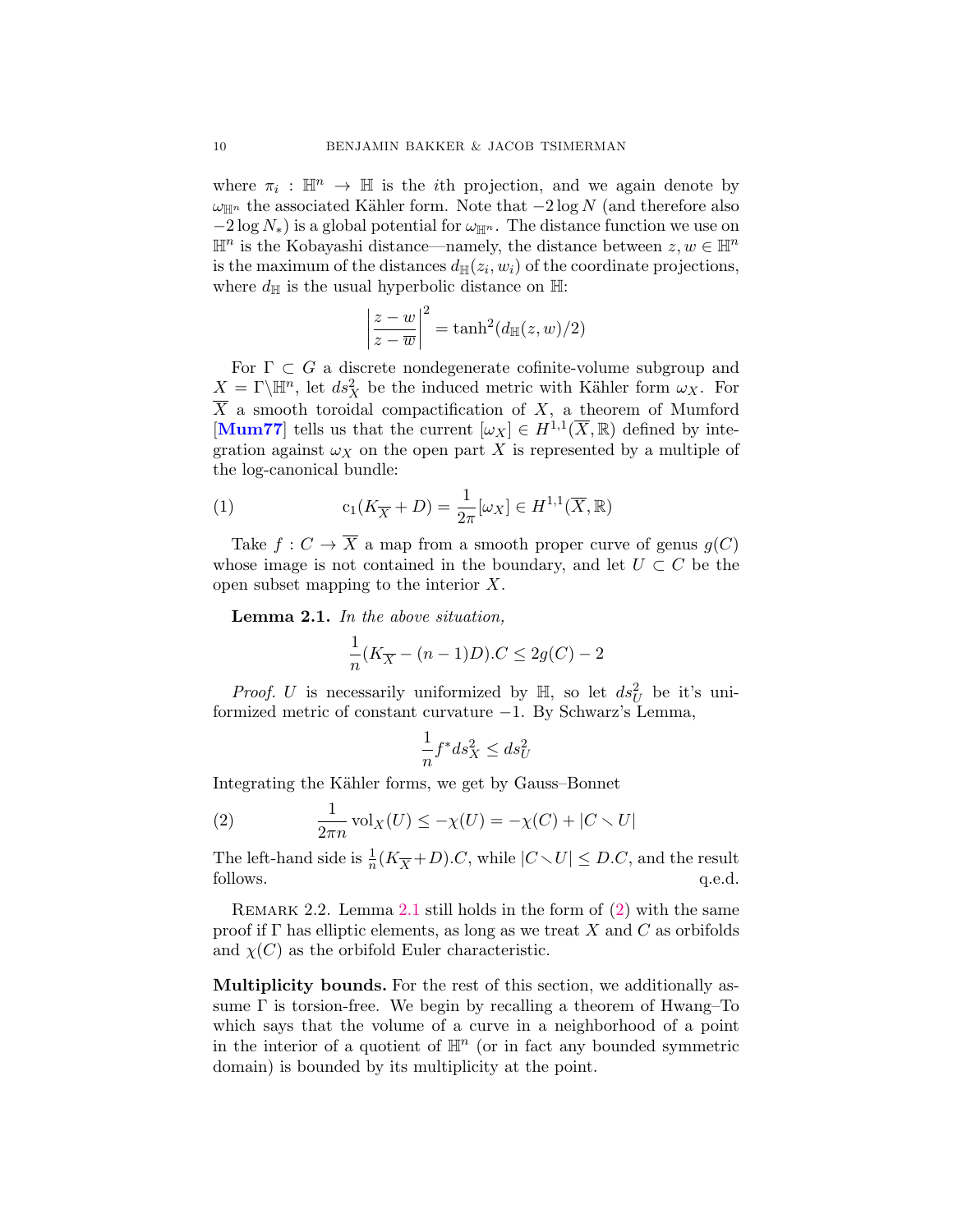<span id="page-10-1"></span>**Theorem 2.3** (See [[HT02](#page-29-4)]). Let  $x \in X$  and take  $B(x, r)$  the Kobayashi ball around x of radius<sup>2</sup>  $r < \rho_x$ . Then for any irreducible k-dimensional subvariety  $Y \subset X$ , we have

$$
\mathrm{vol}_X(Y \cap B(x,r)) \ge \frac{(4\pi)^k}{k!} \sinh^{2k}(r/2) \cdot \mathrm{mult}_x Y
$$

By [\(1\)](#page-9-2) this theorem allows us to estimate the degree of a curve  $C \subset \overline{X}$ not meeting the boundary in terms of its multiplicity at a point  $x \in X$ :

<span id="page-10-2"></span>(3) 
$$
(K_{\overline{X}}+D).C = K_{\overline{X}}.C = \frac{1}{2\pi n} \operatorname{vol}_X(C \cap X) \ge \frac{2}{n} \sinh^2(\rho_x) \cdot \operatorname{mult}_x C
$$

The main goal of this section is to provide a similar volume bound on the multiplicity along the boundary, as well as a relative version.

For any cusp  $*$  of Γ, denote by  $W_*(s)$  the interior closure of  $W_*(s)$  in  $\overline{X}$  for s smaller than the canonical depth  $s_*$  of  $*$ .

<span id="page-10-0"></span>**Proposition 2.4.** Let  $*$  be a cusp of  $\Gamma$ . Then for any irreducible kdimensional analytic variety Y in  $\overline{W}_*(s_*)$  not contained in the boundary,

$$
s^{-k/n} \operatorname{vol}_X(Y \cap W_*(s))
$$

is an increasing function of s for  $s < s_*$ .

Before the proof we recall a lemma of Demailly  $\mathbf{[Dem12]}$  $\mathbf{[Dem12]}$  $\mathbf{[Dem12]}$ . Let X be a complex manifold and  $\varphi: X \to [-\infty, \infty)$  a continuous plurisubharmonic function. Define

$$
B_{\varphi}(r) = \{ x \in X \mid \varphi(x) < r \}
$$

We say  $\varphi$  is semi-exhaustive if the balls  $B_{\varphi}(r)$  have compact closure in X. Further, for T a closed positive current of type  $(k, k)$ , we say  $\varphi$ is semi-exhaustive on Supp T if  $\varphi \neq -\infty$  on Supp T and each  $B_{\varphi}(r) \cap$  $\text{Supp } T$  has compact closure. In this case, the integral

$$
\int_{B_{\varphi}(r)} T \wedge (i \partial \overline{\partial} \varphi)^k := \int_{B_{\varphi}(r)} T \wedge (i \partial \overline{\partial} \max(\varphi, s))^k
$$

is well-defined and independent of  $s < r$  [[Dem12](#page-29-7), §III.5]. We then have the following:

**Lemma 2.5** (Formula III.5.5 of  $\text{[Dem12]}$  $\text{[Dem12]}$  $\text{[Dem12]}$ ). For any convex increasing function  $f : \mathbb{R} \to \mathbb{R}$ ,

$$
\int_{B(r)} T \wedge (i \partial \overline{\partial} f \circ \varphi)^k = f'(r-0)^k \int_{B(r)} T \wedge (i \partial \overline{\partial} \varphi)^k
$$

where  $f'(r-0)$  is the derivative of f from the left at r.

We also need:

**Lemma 2.6.**  $-N^{1/n}$  is plurisubharmonic on  $\mathbb{H}^n$ .

 $^{2}\rho_{x}$  is the injectivity radius, see Section [3.](#page-14-0)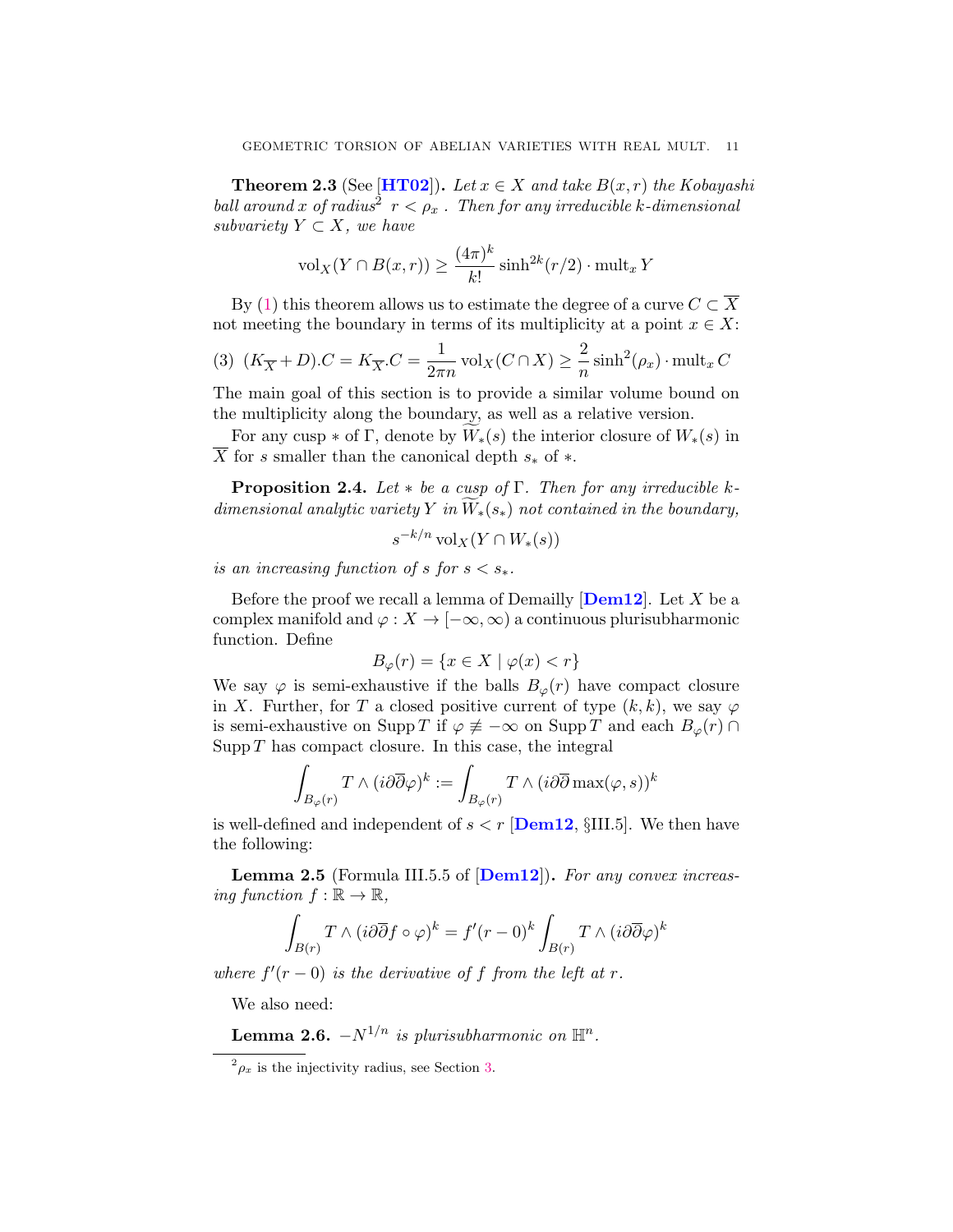*Proof.* Let  $I_n$  be the identity  $n \times n$  matrix and  $Z_n$  be the matrix which has 0's along the diagonal, and 1's elsewhere. Now note that  $I_n + tZ_n$ is positive semi-definite exactly when  $-\frac{1}{n-1} \leq t \leq 1$ —this can be seen by computing its determinant.

For any function  $g : \mathbb{R} \to \mathbb{R}$ , we compute by the chain rule

$$
i\partial\overline{\partial}g(N) = g''(N) \cdot i\partial N \wedge \overline{\partial}N + g'(N) \cdot i\partial\overline{\partial}N
$$

$$
= \frac{1}{4}N^2g''(N)(I_n + Z_n) + \frac{1}{4}Ng'(N)Z_n
$$

in the renormalized basis  $(\text{Im } z_i) \frac{\partial}{\partial z}$ . Setting  $g(x) = -x^t$ , we get

$$
i\partial\overline{\partial}(-N^t) = -\frac{t(t-1)N^t}{4} \left( (I_n + Z_n) + \frac{1}{t-1} Z_n \right)
$$

$$
= \frac{t(1-t)N^t}{4} \left( I_n - \frac{t}{1-t} Z_n \right)
$$

which is positive semi-definite for  $t = 1/n$ . q.e.d.

Proof of Proposition [2.4.](#page-10-0)

$$
\text{vol}_X(Y \cap W_*(s)) = \frac{1}{k!} \int_{Y \cap W_*(s)} \omega_X^k
$$
  
\n
$$
= \frac{1}{k!} \int_{Y \cap W_*(s)} (i \partial \overline{\partial} (-2 \log N_*))^k
$$
  
\n
$$
= \frac{1}{k!} \int_{W_*(s)} [Y] \wedge (i \partial \overline{\partial} (-2 \log N_*))^k
$$
  
\n
$$
= \frac{(2n)^k s^{k/n}}{k!} \int_{W_*(s)} [Y] \wedge (i \partial \overline{\partial} (-N_*)^k)^k
$$
  
\n
$$
= \frac{(2n)^k s^{k/n}}{k!} \int_{Y \cap W_*(s)} (i \partial \overline{\partial} (-N_*)^k)^k
$$

As  $-N_*^{1/n}$  is plurisubharmonic,

$$
s^{-k/n} \operatorname{vol}_X(Y \cap W_*(s)) = \frac{(2n)^k}{k!} \int_{Y \cap W_*(s)} (i \partial \overline{\partial} (-N_*^{1/n}))^k
$$

 $\alpha$  is an increasing function of s.  $\alpha$ .e.d.

<span id="page-11-0"></span>REMARK 2.7. Proposition [2.4](#page-10-0) is also valid in the orbifold context just by pulling up to a finite neat cover. It is optimal in the sense that for Y a the projection of a linear geodesic  $\mathbb{H} \subset \mathbb{H}^n$  (no coordinate of which is constant),  $s^{-1/n} \text{vol}(Y \cap W_*(s))$  will be constant. Indeed, in this case  $N_*^{1/n}$  restricts to a multiple of y, which is a potential for (a multiple of) the current of integration at the cusp.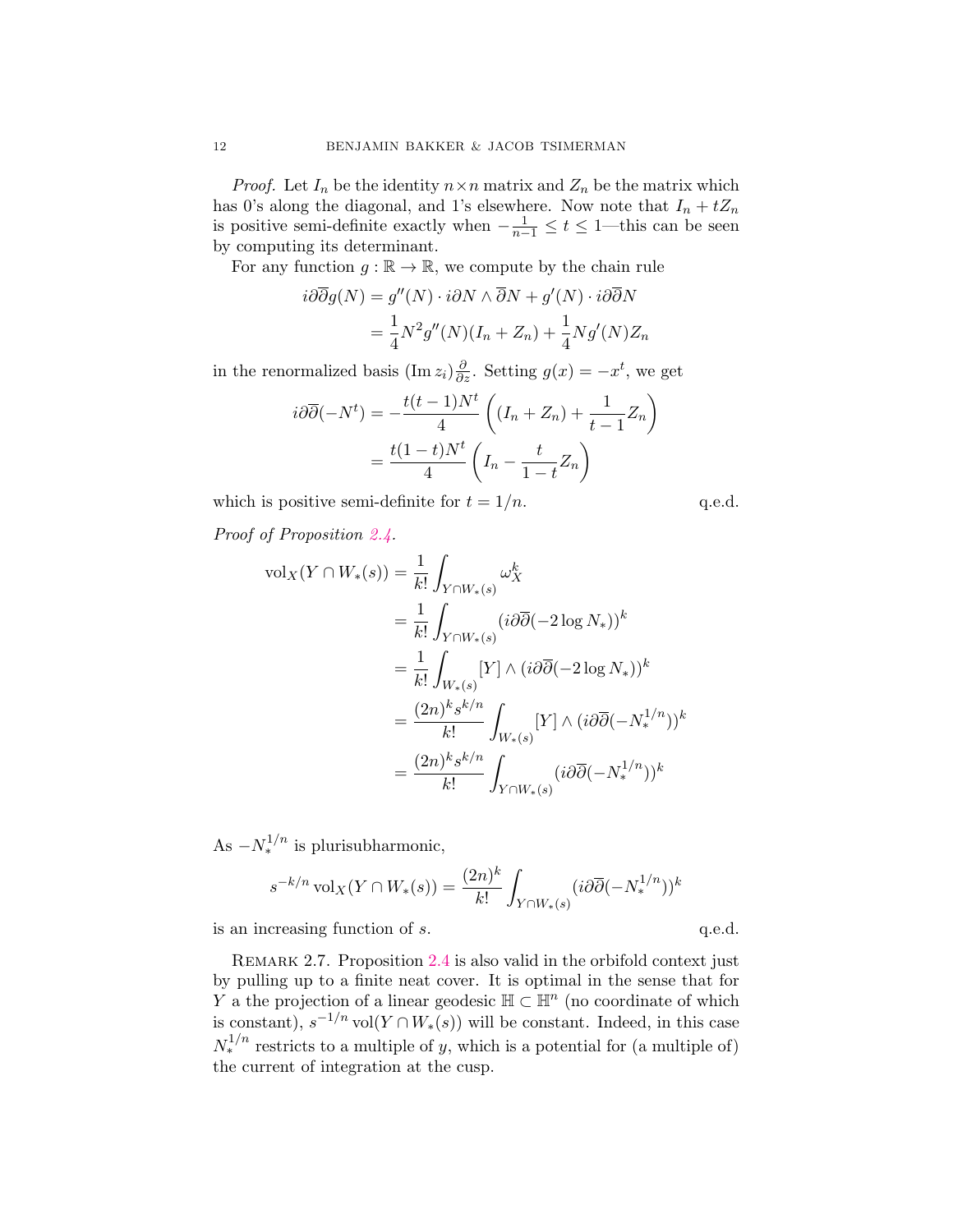Taking the limit of Proposition [2.4](#page-10-0) as  $s \to 0$  and using the results from Section [1,](#page-4-0) we obtain a multiplicity bound in the style of Theorem [2.3.](#page-10-1)

<span id="page-12-0"></span>**Proposition 2.8.** Let  $*$  be a cusp of  $\Gamma$  with canonical depth  $s_*$ . Then for any irreducible analytic curve C in  $W_*(s_*)$  not contained in the boundary and any  $s < s_*$ ,

$$
\frac{1}{n}\operatorname{vol}_X(C \cap W_*(s)) \ge \sum_{\tau \in \Sigma_*} (s \cdot \operatorname{Nm}_*(\lambda(\tau)))^{1/n} \operatorname{mult}_{Z(\tau)} C
$$

Proof. From the proof of the previous proposition, we have

$$
\frac{1}{n}\operatorname{vol}_X(C \cap W_*(s)) \ge 2s^{1/n} \cdot \lim_{s \to 0} \int_{C \cap W_*(s)} i \partial \overline{\partial} (-N_*^{1/n})
$$

For s sufficiently small,  $C \cap \widetilde{W}_*(s)$  is a union of pure 1-dimensional analytic sets, each component of which is normalized by a disk  $f:\Delta\to$  $C \cap W_*(s)$ . We may assume  $f(0) \in Z(\tau)$  and that  $f|_{\Delta^*}$  is an isomorphism onto an open set of C. If  $\chi_1, \ldots, \chi_s$  are the dual basis to the generators  $\lambda_1, \ldots, \lambda_s$  of  $\tau$ , then write  $m_j = \text{ord } f^*q^{\chi_j}$ . Note that  $m = \min(m_j)$  is the contribution of the branch f to mult<sub>Z(τ)</sub> C.

Now for sufficiently small s, we have

$$
\int_{C \cap \widetilde{W}_*(s)} i \partial \overline{\partial} (-N_*^{1/n}) = \sum_f \int_{\Delta} f^* i \partial \overline{\partial} (-N_*^{1/n})
$$

but of course

$$
\int_{\Delta} f^* i \partial \overline{\partial} (-N_*^{1/n}) \ge \pi \nu(f^*(-N_*^{1/n}), 0)
$$

$$
\ge \pi m \nu(-N_*^{1/n}, \tau)
$$

$$
= \frac{m}{2} \text{Nm}_*(\lambda(\tau))^{1/n}
$$

by Lemma [1.4,](#page-8-1) and the claim follows.

q.e.d.

<span id="page-12-1"></span>Remark 2.9. In fact we can obtain a more precise estimate if we remember more of the local behavior of  $C$ . In the notation of the proof, for the branch  $f: \Delta \to C \cap \widetilde{W}_*(s)$  let t be a uniformizer in the local ring of the disk at 0. We have

$$
2\pi\nu(f^*(-N_*^{1/n}),0) = \lim_{t\to 0} \frac{\prod_i \log |f^*q^{\sigma^i_*}|}{\log^n |t|}
$$

$$
= \lim_{t\to 0} \frac{\prod_i \sum_j \sigma^i_*(m_j\lambda_j) \log |t|}{\log^n |t|}
$$

$$
= \text{Nm}_*\left(\sum m_j\lambda_j\right)
$$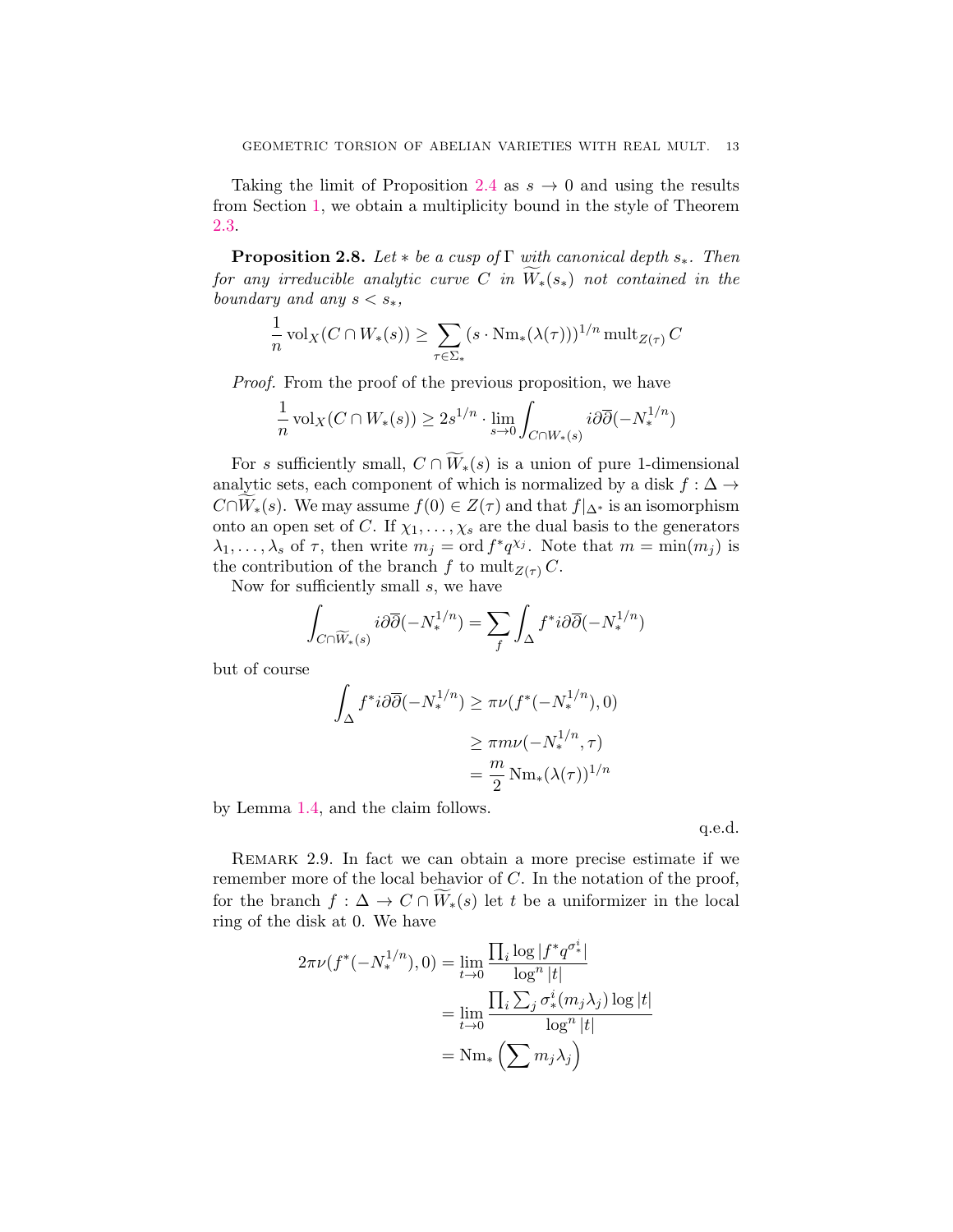which is a version of the multiplicity weighted by the local geometry of  $Z(\tau)$ .

Remark 2.10. Proposition [2.8](#page-12-0) is also optimal in the sense that the geodesic in Remark [2.7](#page-11-0) will realize the equality with the coefficient from Remark [2.9.](#page-12-1)

The Lelong number jumps up along smaller  $T_*$ -orbits in the boundary. Indeed, for any totally positive  $\lambda_i \in \Lambda_*$ 

$$
\operatorname{Nm}_*\left(\sum \lambda_i\right) \geq \sum_i \operatorname{Nm}_*(\lambda_i).
$$

For the main theorems in Sections [5](#page-22-0) and [6,](#page-24-0) Proposition [2.8](#page-12-0) is sufficient, but with a slightly more detailed analysis we can package the above result into the positivity of a large slope divisor. The main point is that the proof of Corollary [2.13](#page-14-1) can alternatively be seen as explicitly constructing a singular hermitian metric on  $K_{\overline{X}} - tD$  as a twist of the canonical singular metric coming from the uniformized geometry. Recall that a line bundle  $M$  on a smooth variety  $Y$  is ample modulo a subvariety  $Z \subset Y$  (see for example Section 5 of [[DCDC15](#page-29-8)]) if either: (1) a sufficiently large multiple of M defines a map to  $\mathbb{P}^N$  which is an embedding on  $Y \setminus Z$ ; (2) the augmented base locus of M is contained in Z.

<span id="page-13-0"></span>**Proposition 2.11.** For a fixed cusp  $*$ , let  $\rho$  run through the (nonequivalent) one-dimensional cones of  $\Sigma_*$  and let  $D_{\rho}$  be the corresponding irreducible boundary divisor. Then

$$
(K_{\overline{X}}+D)-\frac{n}{2\pi}\sum_{\rho\in \Sigma_*}\left(s_*\operatorname{Nm}_*(\rho)\right)^{1/n}\cdot D_\rho
$$

is ample modulo the boundary.

*Proof.* Let  $L = K_{\overline{X}} + D$ . Since L is big and the big cone is the interior of the pseudo-effective cone, it suffices to show that  $M = L - E$ is pseudo-effective where  $E = \sum a_{\rho} D_{\rho}$  for appropriately chosen  $a_{\rho} \in \mathbb{Q}$ . By  $\text{[Dem 92]}$  its enough for (a multiple of)  $L - E$  to possess a singular hermitian metric h with chern form  $c_1(M, h) \geq 0$  (as a current). Taking the canonical metric on  $D_\rho$  given by a section (for which  $c_1(D_\rho) = [D_\rho]$ ), this is achieved if we construct such an h on L with  $c_1(L, h) \geq \sum a_{\rho}[D_{\rho}].$ 

To finish, we need the following lemma, which is easily proven along the lines of [[HT02](#page-29-4)]. Recall that a potential for  $\omega_{\mathbb{H}^n}$  is given by  $-2 \log N$ .

**Lemma 2.12.** Fix  $S_0 > 0$ . For any  $\epsilon > 0$ , there exists a smooth function  $\varphi : \mathbb{R}_{>0} \to \mathbb{R}$  such that:

- a)  $\varphi(N) = -2 \log N$  outside of  $[1/S_0 \epsilon, \infty);$ b)  $i\partial\partial\varphi(N)\geq 0;$
- 
- c)  $\varphi(N) \sim -S_0^{1/n} N^{1/n}$  as  $N \to \infty$ .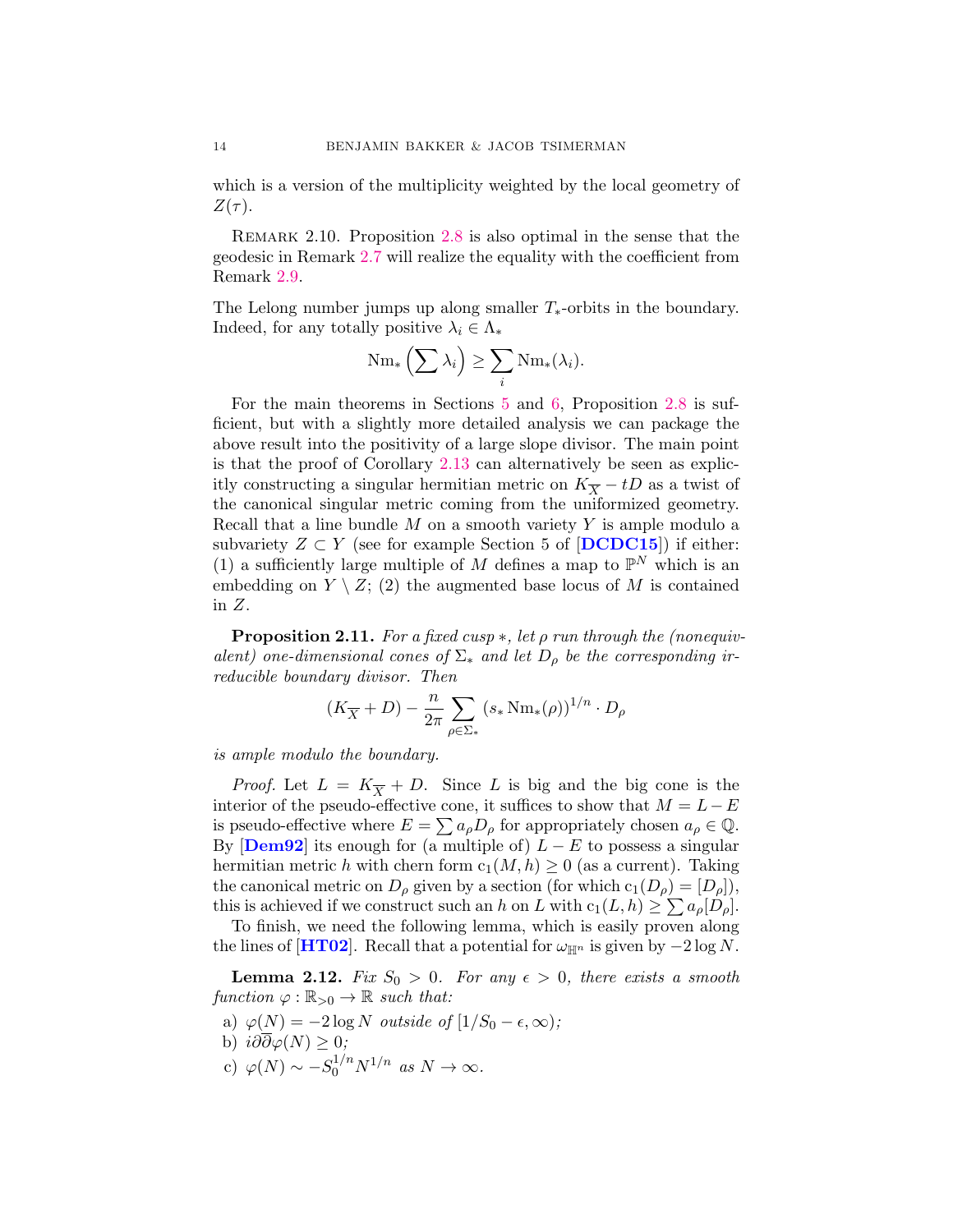By  $[Mum77]$  $[Mum77]$  $[Mum77]$ , the hyperbolic metric on  $K_X$  extends to a singular metric  $h_0$  on L whose curvature is  $-i\partial\overline{\partial}\log h_0 = [\omega_X]$ . For any particular cusp of  $\overline{X}$ , the function  $N_*$  is defined in the horoball neighborhood  $W(s_*)$ , we define  $h = e^{-\varphi(N_*)+2\log N_*} h_0$  on  $W(s_*)$ , and  $h = h_0$  on the complement of all the cuspidal neighborhoods. By the Lemma and the above Lelong number computations, h satisfies the desired properties. q.e.d.

Provided we have for each cusp  $*$  a depth  $t_* < s_*$  such that the horoball neighborhoods  $W_*(t_*)$  are disjoint, then we can apply the same argument to each cusp simultaneously:

<span id="page-14-1"></span>Corollary 2.13. For  $t_*$  chosen as above,

(4) 
$$
(K_{\overline{X}} + D) - \frac{n}{2\pi} \sum_{*} \sum_{\rho \in \Sigma_*} (t_* N m_*(\rho))^{1/n} \cdot D_{\rho}
$$

is ample modulo the boundary. In particular,

$$
(K_{\overline{X}}+D)-\frac{n}{2\pi}\sum_*t_*^{1/n}\cdot D_*
$$

is ample modulo the boundary.

*Proof.* By definition,  $Nm_*$  is at least 1 on nonzero integral lattice points.  $q.e.d.$ 

As mentioned above, for the main result all we will need is that the above divisors are nef modulo the boundary—that is, nonnegative on curves not contained in the boundary.

Remark 2.14. We note here that for quotients with orbifold points in dimension  $n > 1$ , the orbifold points are isolated and therefore the above conclusions are still valid.

#### 3. Hilbert modular varieties

<span id="page-14-0"></span>Fix F a totally real field of degree n with ring of integers  $\mathcal{O}_F \subset F$ and denote the real embeddings by  $\sigma_i : F \hookrightarrow \mathbb{R}$ . We will typically suppress  $\mathcal{O}_F$ , F from the notation as much as possible. For more a more detailed account of Hilbert modular groups, we refer the reader to [[vdG88](#page-30-9), [Gor02](#page-29-10)].

**Hilbert modular groups.** To any projective rank 2 module<sup>3</sup>  $M$  over  $\mathcal{O}_F$  we can associate a Hilbert modular group  $\mathrm{SL}(M) \subset G = \mathrm{SL}_2(\mathbb{R})^n$ after choosing an isomorphism  $M \otimes_{\sigma_i} \mathbb{R} \cong \mathbb{R}^2$  for each embedding  $\sigma_i$ . Any such M is isomorphic to  $M \cong \mathcal{O}_F \oplus \mathfrak{a}$  for an ideal  $\mathfrak{a} \subset \mathcal{O}_F$ , and therefore up to conjugation we need only consider  $\Gamma(1) := SL(\mathcal{O}_F \oplus$ 

 ${}^{3}$ Strictly speaking M should be endowed with a symplectic pairing as well.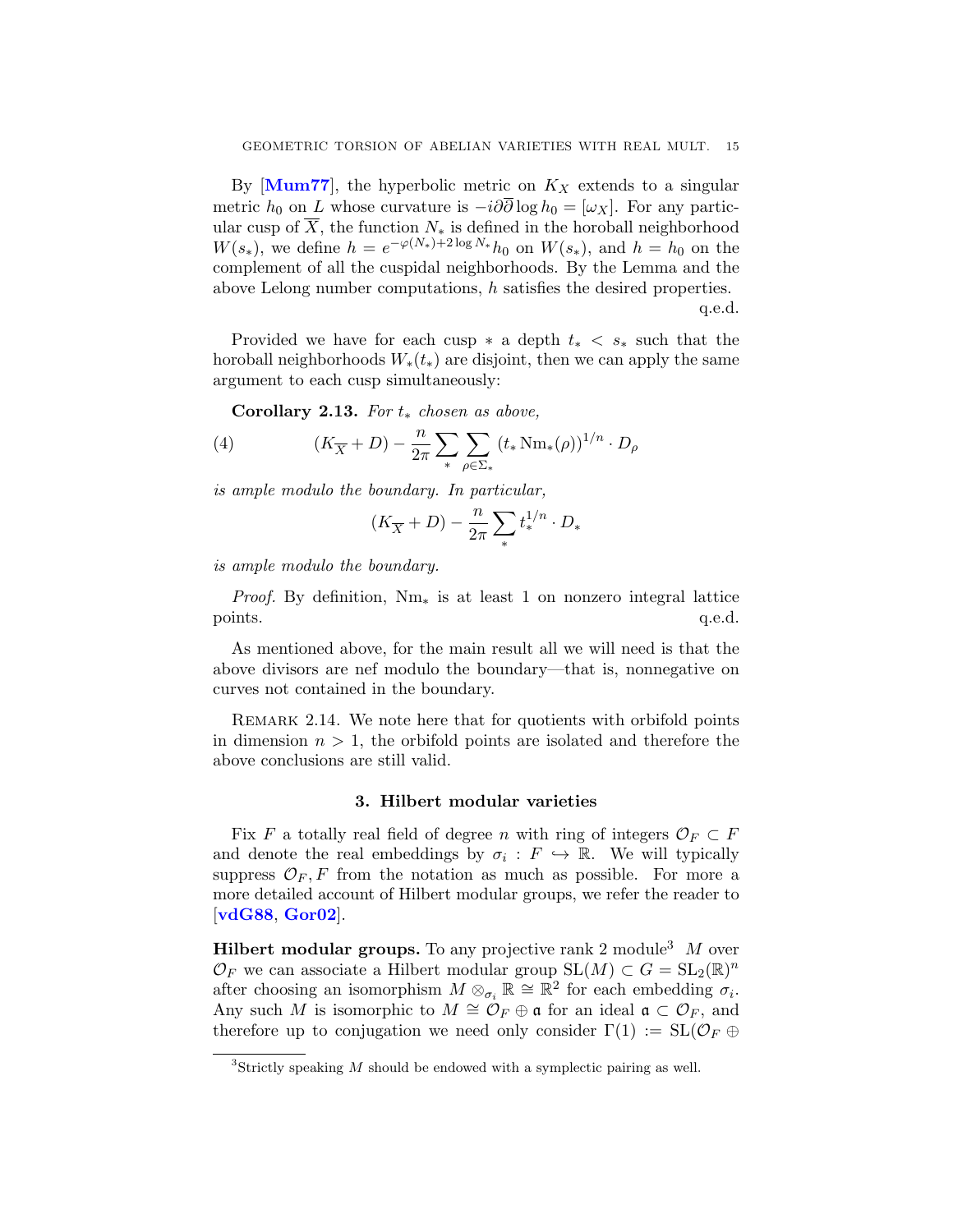$\alpha$ ) where the embedding in G is obtained on the *i*th factor from the embedding  $\mathcal{O}_F \oplus \mathfrak{a} \to \mathbb{R}^2$  via  $\sigma_i$ .

Our eventual goal is to prove Theorem [A](#page-1-0) uniformly in the choice of F and M for fixed  $[F: \mathbb{Q}]$ , and we will use the phrase "uniformly" in  $\Gamma(1)$ " to mean uniformity in this sense. Note that Hilbert modular groups exist for non-maximal orders as well, though we do not pursue uniformity in this level of generality here.

For any ideal  $\mathfrak{n} \subset \mathcal{O}_F$ , we define the congruence subgroups

$$
\Gamma_0(\mathfrak{n}) := \left\{ A \in \Gamma(1) \mid A \equiv \begin{pmatrix} * & * \\ 0 & * \end{pmatrix} \bmod \mathfrak{n} \right\}
$$

$$
\Gamma_1(\mathfrak{n}) := \left\{ A \in \Gamma(1) \mid A \equiv \begin{pmatrix} 1 & * \\ 0 & * \end{pmatrix} \bmod \mathfrak{n} \right\}
$$

of elements  $A \in \Gamma(1)$  which fix a primitive line or vector mod **n**, respectively. Concretely,  $\Gamma_0(\mathfrak{n})$  consists of determinant 1 matrices  $\begin{pmatrix} \alpha & \beta \\ \gamma & \delta \end{pmatrix}$  for which  $\alpha, \delta \in \mathcal{O}_F$ ,  $\beta \in \mathfrak{a}^{-1}$ , and  $\gamma \in \mathfrak{a}$ n.

The Hilbert modular stack associated to  $\Gamma(1)$  is the quotient  $X(1) :=$  $\Gamma(1)$   $\backslash \mathbb{H}^n$ , and we also have level covers

$$
X_0(\mathfrak{n}) := \Gamma_0(\mathfrak{n}) \backslash \mathbb{H}^n \qquad X_1(\mathfrak{n}) := \Gamma_1(\mathfrak{n}) \backslash \mathbb{H}^n
$$

 $X(1), X_0(\mathfrak{n})$ , and  $X_1(\mathfrak{n})$  are a priori analytic Deligne–Mumford stacks.

Let  $\Gamma$  be any of the Hilbert modular groups described above. The Baily–Borel compactification  $(\Gamma \backslash \mathbb{H}^n)^*$  of the coarse space of  $\Gamma \backslash \mathbb{H}^n$  is obtained by adding a finite set of points corresponding to the equivalences classes of the rational boundary components of  $\mathbb{H}^n$  under the action of Γ. The Baily–Borel compactifications are normal projective varieties, so in fact  $X(1), X_0(\mathfrak{n}), X_1(\mathfrak{n})$  are smooth algebraic Deligne–Mumford stacks. For our purposes the distinction between  $X_1(\mathfrak{n})$  and its coarse space is unnecessary since for  $|\text{Nm}\,\mathfrak{n}|$  sufficiently large (uniformly in  $\Gamma(1)$ ,  $X_1(\mathfrak{n})$  will have no stabilizers:

<span id="page-15-0"></span>**Lemma 3.1.** For  $\mathfrak{n} \subset \mathcal{O}_F$  with  $|\text{Nm}(\mathfrak{n})| > 4^n$ ,  $X_1(\mathfrak{n})$  has no elliptic points.

*Proof.* Suppose  $\gamma \in \Gamma_1(\mathfrak{n})$  fixes a point of  $\mathbb{H}^n$ . Then the eigenvalues of  $\gamma$  must be roots of unity. However, the characteristic polynomial of  $\gamma$  is  $x^2 - \alpha x + 1$  where  $\alpha \in \mathcal{O}_F$  with  $\alpha - 2 \in \mathfrak{n}$ . It thus follows that the absolute value of the norm of  $(\alpha - 2)$ , if non-zero, is at least as large as the norm of **n**. However, since  $\alpha$  is the sum of two roots of unity it is of absolute value at most 2 in any archimedean embedding, and thus has norm at most  $4^n$ . By our assumption on **n** the norm of  $(\alpha - 2)$  must be 0 and thus  $\alpha = 2$ . It follows that  $\gamma$  is unipotent, and for  $\gamma$  to have fixed points we conclude that  $\gamma$  is the identity element, as desired.

q.e.d.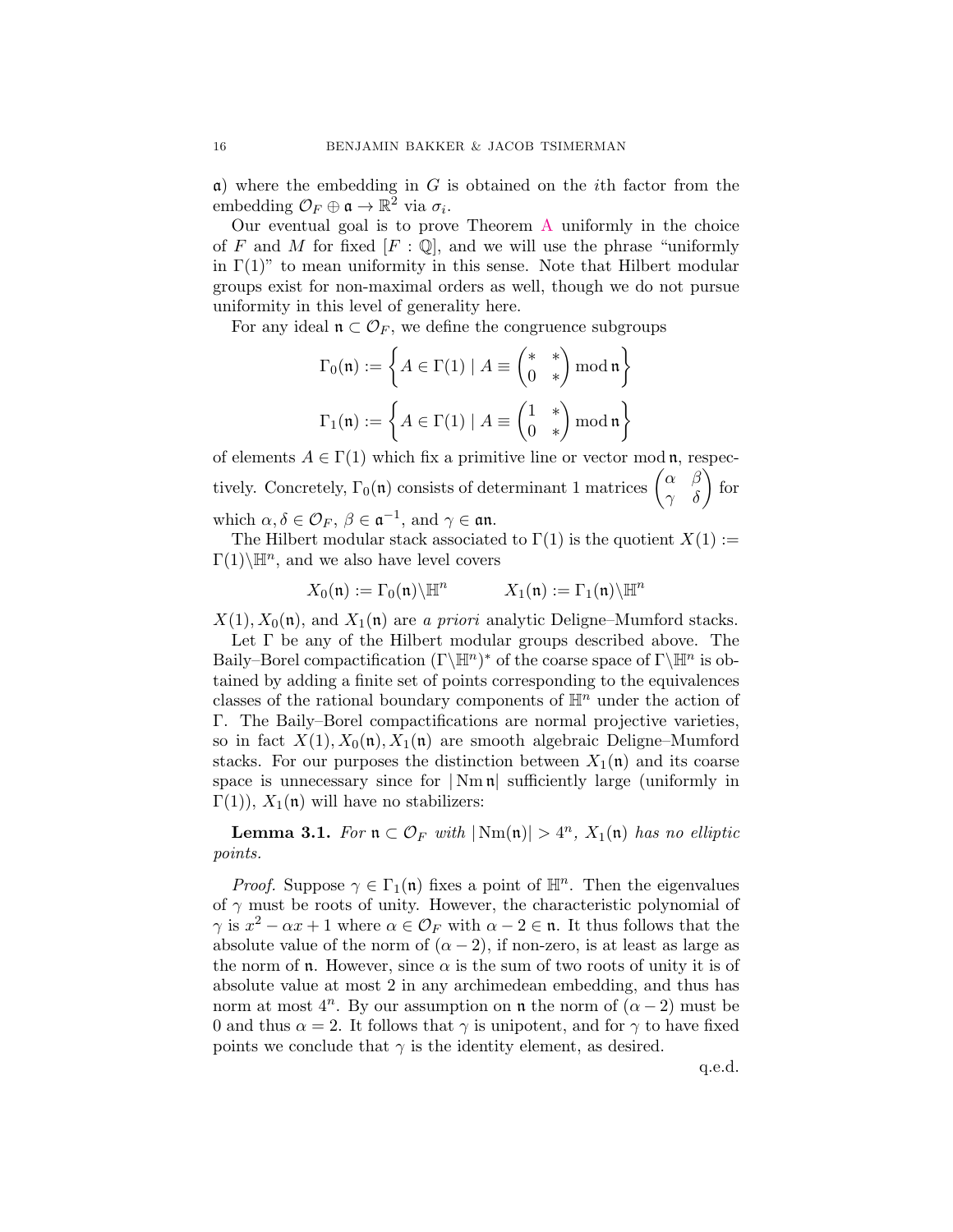Moduli of abelian varieties with real multiplication. We briefly describe the moduli interpretation of the Hilbert modular stacks introduced in the previous subsection.

**Definition 3.2.** Let S be a scheme. An *abelian scheme with real* multiplication by  $\mathcal{O}_F$  over S is an abelian scheme  $A/S$  of (relative) dimension *n* together with an injection  $\mathcal{O}_F \to \text{End}_S(A)$ . We simply say  $A/S$  has real multiplication if it has real multiplication by  $\mathcal{O}_F$  for some totally real field F.

Again, we restrict ourselves to the case of multiplication by the maximal order here.

Over C, the Hilbert modular stack  $X(1)$  associated to  $\Gamma(1) = SL(M)$ is naturally identified with the moduli stack of abelian varieties  $A$  with real multiplication by  $\mathcal{O}_F$  such that  $H_1(A,\mathbb{Z}) \cong M$  as  $\mathcal{O}_F$ -modules<sup>4</sup>. Analytically, the isomorphism is described as follows; for simplicity take  $M = \mathcal{O}_F \oplus \mathfrak{a}$ . To any  $\tau = (\tau_1, \ldots, \tau_n) \in \mathbb{H}^n$  we can associate a lattice

$$
L := \mathcal{O}_F\begin{pmatrix}1\\ \vdots\\ 1\end{pmatrix} + \mathfrak{a}\begin{pmatrix}\tau_1\\ \vdots\\ \tau_n\end{pmatrix} \subset \mathbb{C}^n
$$

where  $\mathcal{O}_F$  (and  $\mathfrak{a}$ ) acts on the *i*th factor by multiplication via the embedding  $\sigma_i$ . The complex torus  $A = \mathbb{C}^n/L$  evidently has an action  $\mathcal{O}_F \to \text{End}(A)$  with  $H_1(A,\mathbb{Z}) \cong \mathcal{O}_F \oplus \mathfrak{a}$ , and it can be shown that any *n*-dimensional complex torus with a (faithful) action by  $\mathcal{O}_F$  admits a polarization.

Let  $\mathfrak{n} \subset \mathcal{O}_F$  be an ideal. For A an abelian variety with real multiplication by  $\mathcal{O}_F$ , we define the **n**-torsion  $A[\mathfrak{n}]$  to be the sub-group scheme annihilated by **n**. For two such abelian varieties  $A, A'$  a cyclic **n**-isogeny is an isogeny  $f : A \to A'$  such that the induced map  $\text{End}(A)_{\mathbb{Q}} \to \text{End}(A')_{\mathbb{Q}}$ is a map of  $\mathcal{O}_F$ -modules and the sub-group scheme ker f is cyclic and contained in  $A[n]$ . Over a characteristic 0 algebraically closed field, a n-isogeny is equivalent to specifying a cyclic  $\mathcal{O}_F$ /n submodule of  $A[n]$ . As above, over  $\mathbb C$  we can identify  $X_0(\mathfrak n)$  (resp.  $X_1(\mathfrak n)$ ) with the stack of abelian varieties with real multiplication by  $\mathcal{O}_F$  and a cyclic n-isogeny from A (resp. a point of  $A[\mathfrak{n}]$  with annihilator  $\mathfrak{n}$ ).

**Canonical depths.** The rational boundary components of  $\Gamma(1)$  (and its subgroups) are naturally identified with  $\mathbb{P}(M_F) \cong \mathbb{P}^1(F)$ , on which  $SL_2(F)$  acts via the standard action. For an ideal  $\mathfrak{n} \subset \mathcal{O}_F$ , we would like to show that the canonical depths of the cusps of  $\Gamma_0(\mathfrak{n})$  grow uniformly in  $|\text{Nm}(\mathfrak{n})|$ . For any fractional ideal  $\mathfrak{b} \subset F$ , denote by  $|\mathfrak{b}|$  the smallest nonzero value of  $|\text{Nm}(x)|$  for  $x \in \mathfrak{b}$ . Clearly we have  $|\mathfrak{b}| \geq |\text{Nm}(\mathfrak{b})|$ .

 ${}^{4}$ Again, strictly speaking M should be endowed with a symplectic pairing, in which case the isomorphism is one of polarized  $\mathcal{O}_F$ -modules.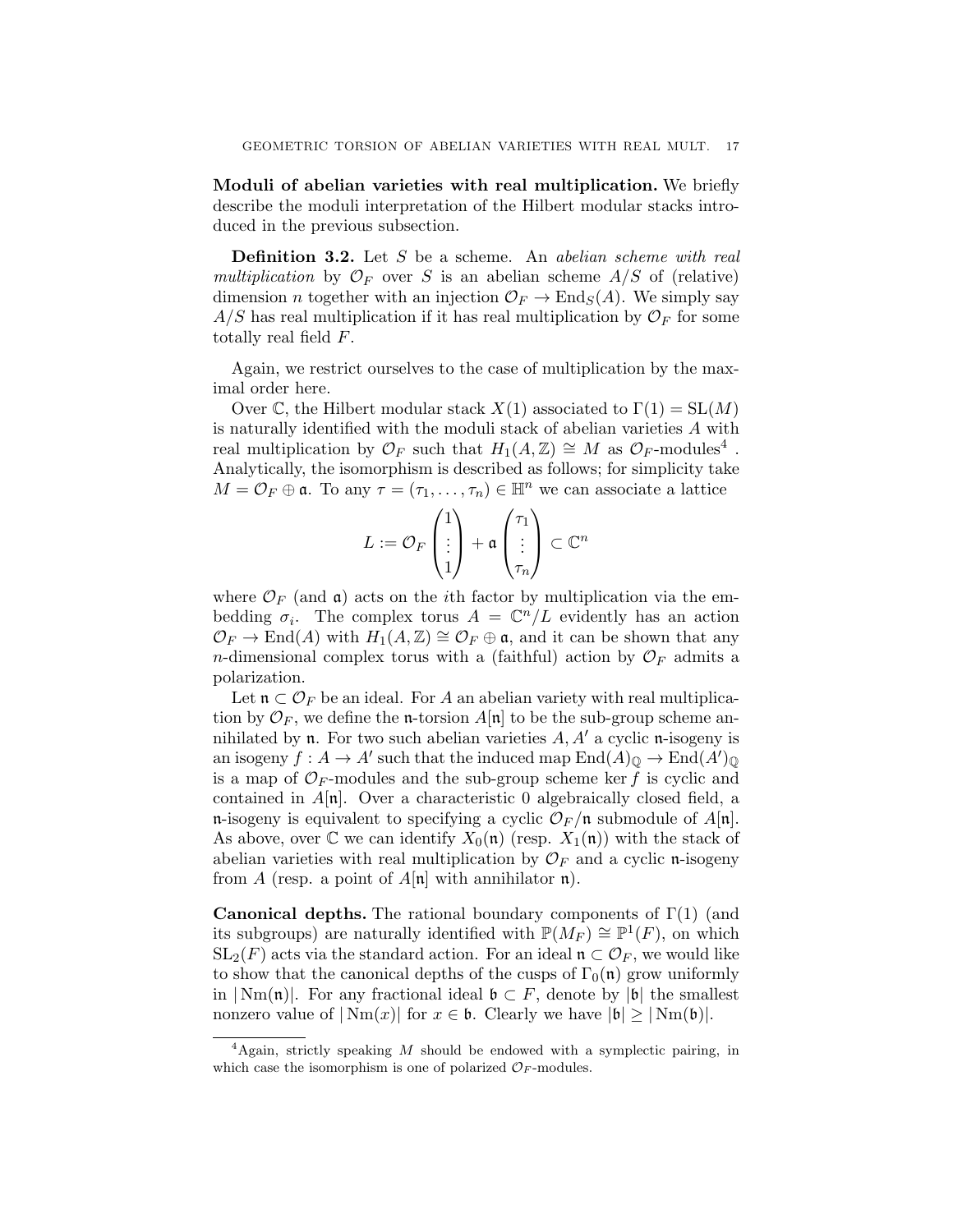Given two distinct (possibly equivalent) cusps  $\xi_1 = (\alpha : \beta), \xi_2 = (\gamma : \beta)$  $\delta$ )  $\in \mathbb{P}^1(F)$  of  $\Gamma_0(\mathfrak{n})$ , we may assume by clearing denominators that both have integral coordinates. Consider the matrix

$$
T = \begin{pmatrix} \alpha & \gamma \\ \beta & \delta \end{pmatrix}
$$

and set  $\Delta = \alpha \delta - \beta \gamma$ . By conjugating

$$
T^{-1}\Gamma_0(\mathfrak{n})T
$$

we have moved  $\xi_1$  to  $\infty$  and  $\xi_2$  to 0. Let  $\mathfrak{b}_1 = \alpha \mathfrak{a} + (\beta)$  and  $\mathfrak{b}_2 = \gamma \mathfrak{a} + (\delta)$ .

**Lemma 3.3.** The unipotent stabilizer of  $\infty$  in  $T^{-1}\Gamma_0(\mathfrak{n})T$  is

$$
\begin{pmatrix} 1 & \Delta \mathfrak{a}(\mathfrak{b}_1^{-2} \cap \beta^{-2} \mathfrak{n}) \\ & 1 \end{pmatrix}
$$

and that of 0 is

$$
\begin{pmatrix} 1 \\ \Delta \mathfrak{a}(\mathfrak{b}_2^{-2} \cap \delta^{-2} \mathfrak{n}) & 1 \end{pmatrix}
$$

*Proof.* We need to know what matrices  $\begin{pmatrix} 1 & t \\ 0 & 1 \end{pmatrix} \in G$  conjugate back to elements of  $\Gamma_0(\mathfrak{n})$ , and we find

(5) 
$$
T\begin{pmatrix} 1 & t \\ 0 & 1 \end{pmatrix} T^{-1} = \begin{pmatrix} 1 - \frac{\alpha \beta}{\beta} t & \frac{\alpha^2}{\Delta} t \\ -\frac{\beta^2}{\Delta} t & 1 + \frac{\alpha \beta}{\Delta} t \end{pmatrix}
$$

which is in  $\Gamma(1)$  if and only if  $t \in \Delta \mathfrak{ab}_1^{-2}$ , and additionally in  $\Gamma_0(\mathfrak{n})$  if we have  $t \in \Delta \mathfrak{a} \beta^{-2} \mathfrak{n}$  as well. Similarly for 0 and elements  $\begin{pmatrix} 1 & 0 \\ 1 & 1 \end{pmatrix}$ t 1  $\Big\} \in G.$ q.e.d.

Now the horoball

$$
U(s) = \{ z \in \mathbb{H}^n \mid N(z) > 1/s \}
$$

around  $\infty$  is mapped under the inversion  $\begin{pmatrix} 0 & -1 \\ 1 & 0 \end{pmatrix}$  to the horoball

$$
U^{-1}(s) := \left\{ z \in \mathbb{H}^n \mid \prod_i |z_i|^2 < s \cdot N(z) \right\}
$$

and furthermore that  $U(s) \cap U^{-1}(s') = \emptyset$  if and only if  $ss' \leq 1$ .

The *canonical* horoballs at  $\xi_1$  and  $\xi_2$  are then given in the above coordinates by

$$
U_{\xi_1}(s) = U\left(\frac{s}{|\Delta \mathfrak{a}(\mathfrak{b}_1^{-2} \cap \beta^{-2} \mathfrak{n})|}\right)
$$

and

$$
U_{\xi_2}(s) = U^{-1}\left(\frac{s}{|\Delta \mathfrak{a}(\mathfrak{b}_2^{-2} \cap \delta^{-2} \mathfrak{n})|}\right).
$$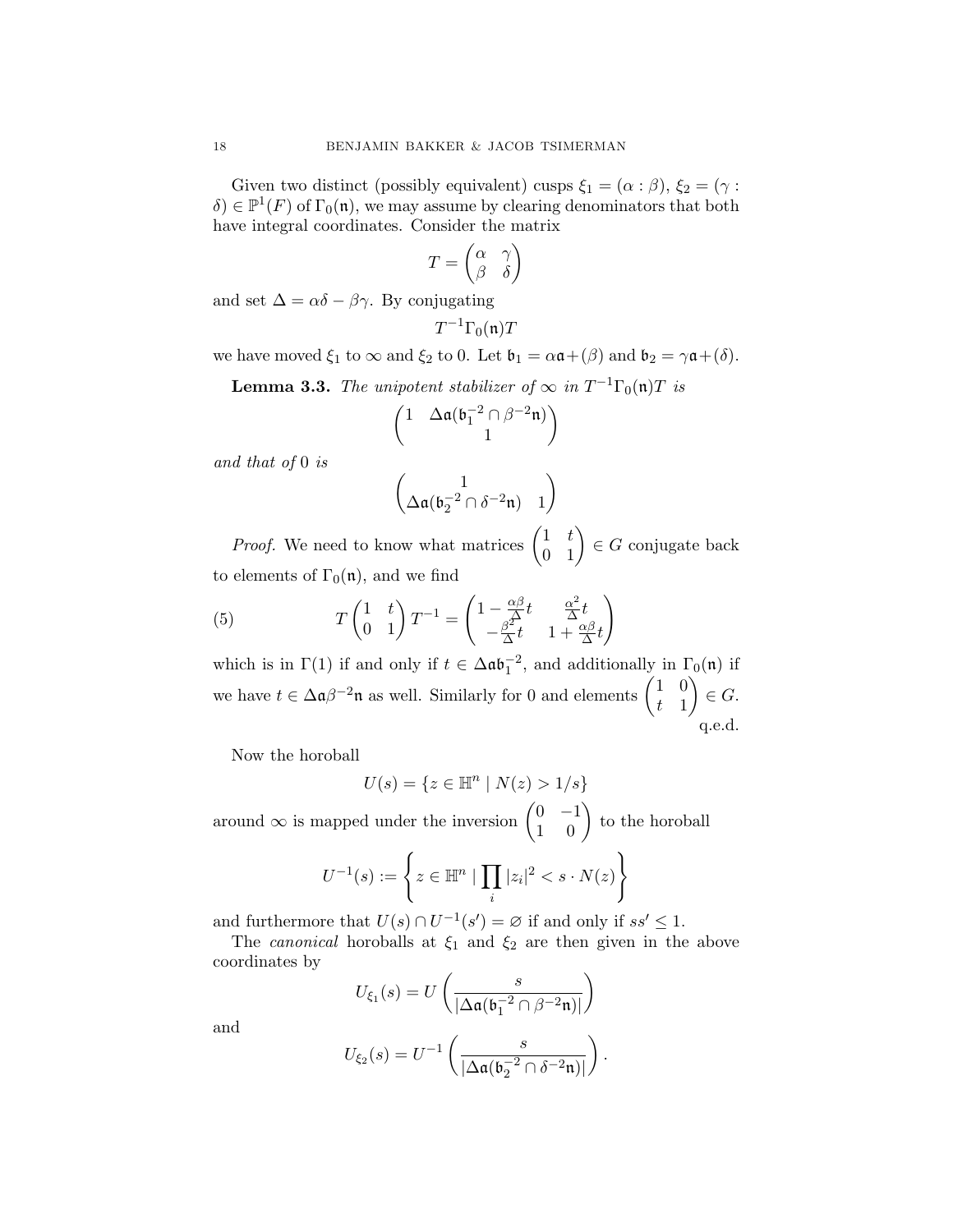<span id="page-18-0"></span>**Lemma 3.4.** If  $\xi_1$  and  $\xi_2$  are distinct (possibly equivalent) cusps of  $\Gamma_0(\mathfrak{n}),$  the canonical horoballs  $U_{\xi_1}(|\operatorname{Nm}(\mathfrak{n})|^{1/2})$  and  $U_{\xi_2}(|\operatorname{Nm}(\mathfrak{n})|^{1/2})$  are disjoint. In particular, every cusp of  $\Gamma_0(\mathfrak{n})$  has canonical depth at least  $|\,\mathrm{Nm}(\mathfrak{n})|^{1/2}.$ 

*Proof.* We know the horoballs  $U_{\xi_1}(s_1)$  and  $U_{\xi_2}(s_2)$  are disjoint if

$$
s_1s_2\leq |\Delta \mathfrak{a}(\mathfrak{b}_1^{-2}\cap \beta^{-2}\mathfrak{n})||\Delta \mathfrak{a}(\mathfrak{b}_2^{-2}\cap \delta^{-2}\mathfrak{n})|
$$

so it is sufficient to show that the right hand side is at least of size  $|Nm(n)|$ . Now, recall that for two non-zero fractional ideals I, J, we have  $(I \cap J)^{-1} = I^{-1} + J^{-1}$ , and also that by factorization we have that  $(I+J)^2 = I^2 + J^2$ . Thus

$$
(\mathfrak{b}_{1}^{2}+\beta^{2}\mathfrak{n}^{-1})\cdot(\mathfrak{b}_{2}^{2}+\delta^{2}\mathfrak{n}^{-1})=(\alpha^{2}\mathfrak{a}^{2}+\beta^{2}\mathfrak{n}^{-1})\cdot(\gamma^{2}\mathfrak{a}^{2}+\delta^{2}\mathfrak{n}^{-1})
$$

since we have equality of the two first factors (and the two second factors). The left hand side contains  $\Delta^2 \mathfrak{a}^2 \mathfrak{n}^{-1}$ , and

$$
\begin{aligned} |\Delta \mathfrak{a}(\mathfrak{b}_1^{-2}\cap \beta^{-2}\mathfrak{n})| |\Delta \mathfrak{a}(\mathfrak{b}_2^{-2}\cap \delta^{-2}\mathfrak{n})| &= |\Delta \mathfrak{a}(\mathfrak{b}_1^2 + \beta^2\mathfrak{n}^{-1})^{-1}| |\Delta \mathfrak{a}(\mathfrak{b}_2^2 + \delta^2\mathfrak{n}^{-1})^{-1}| \\ &\geq \frac{|\operatorname{Nm}(\Delta \mathfrak{a})|^2}{|\operatorname{Nm}(\mathfrak{b}_1^2 + \beta^2\mathfrak{n}^{-1})| |\operatorname{Nm}(\mathfrak{b}_2^2 + \delta^2\mathfrak{n}^{-1})|} \\ &\geq |\operatorname{Nm}(\mathfrak{n})| \end{aligned}
$$

as desired.  $q.e.d.$ 

Now consider the étale cover  $X_1(\mathfrak{n}) \to X_0(\mathfrak{n})$ . Disjoint precisely invariant horoballs pull back to disjoint precisely invariant horoballs, and the canonical depth can only increase in covers. Thus we have the following:

<span id="page-18-1"></span>**Corollary 3.5.** Each cusp of  $X_1(\mathfrak{n})$  has canonical depth at least  $|\text{Nm}(\mathfrak{n})|^{1/2}$ . Moreover, the horoball neighborhoods  $W_*(|\text{Nm}(\mathfrak{n})|^{1/2})$  are pairwise disjoint.

<span id="page-18-3"></span>REMARK 3.6. Lemma [3.4](#page-18-0) is far from optimal. For example, it is not difficult to show by a similar analysis that for a prime p the cusps of  $X_0(\mathfrak{p})$  that ramify over  $X(1)$  have canonical depth  $|\text{Nm}(\mathfrak{p})|$ , and therefore the same is true for all cusps (since an involution interchanges the ramifying and non-ramifying cusps of  $X_0(\mathfrak{p})$ , though possibly corresponding to a different choice of  $M$ ). These horoball neighborhoods will however intersect, albeit at most with multiplicity two. Furthermore, Corollary [3.5](#page-18-1) is even less optimal because it is pulled back from  $X_0(\mathfrak{n})$ . For our purposes we only need the uniform growth.

Finally, using Corollary [2.13](#page-14-1) we conclude that a divisor of growing slope on  $X_1(\mathfrak{n})$  is nef modulo the boundary, uniformly in  $\Gamma(1)$ :

<span id="page-18-2"></span>**Proposition 3.7.** For  $\mathfrak{n} \subset \mathcal{O}_F$  such that  $X_1(\mathfrak{n})$  has no elliptic points,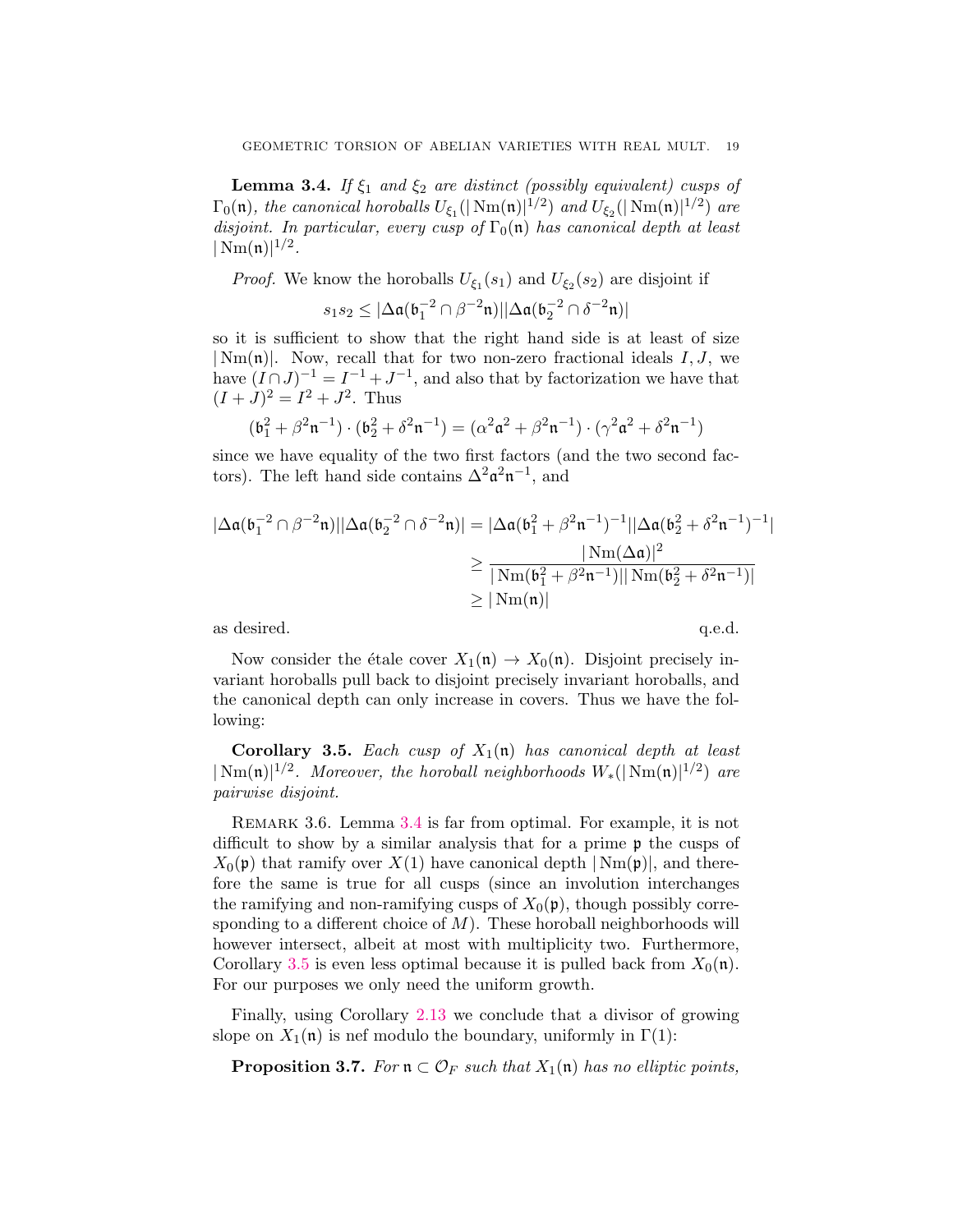a) Each cusp of  $X_1(\mathfrak{n})$  has canonical depth at least  $|\text{Nm}(\mathfrak{n})|^{1/2}$ ; b)

$$
K_{\overline{X}_1(\mathfrak{n})} + \left(1 - \frac{n}{2\pi} |\operatorname{Nm}(\mathfrak{n})|^{1/2n} \right) D
$$

is ample modulo the boundary.

Proof. The second statement follows from Corollary [2.13.](#page-14-1) q.e.d.

<span id="page-19-0"></span>REMARK 3.8. By a minor modification of the proof of Lemma [3.4,](#page-18-0) we see that Proposition [3.7](#page-18-2) is true for the principal cover  $X(\mathfrak{n})$  with  $|\text{Nm}(\mathfrak{n})|^{1/2}$  replaced by  $|\text{Nm}(\mathfrak{n})|$ .

Injectivity radii. The final ingredient of] the proof of the main theorem is some uniform estimates on the injectivity radii of Hilbert modular groups. Recall that for any discrete  $\Gamma \subset G = SL_2(\mathbb{R})^n$ , the injectivity radius  $\rho$  at a point  $x \in X = \Gamma \backslash \mathbb{H}^n$  is defined as half the length of the smallest loop through  $x$ , where the length is taken with respect to the Kobayashi distance on  $X$ . We can write

$$
\rho_x = \frac{1}{2} \inf_{1 \neq \gamma \in \Gamma} d_{\mathbb{H}^n}(\widetilde{x}, \gamma \cdot \widetilde{x})
$$

for  $\widetilde{x} \in \mathbb{H}^n$  any lift of x. Equivalently,  $\rho_x$  is the largest radius r such that the Kobayashi ball  $B(x, r) \subset \mathbb{H}^n$  of radius r around x injects in the quotient X. The global injectivity radius  $\rho_X$  is the global infimum:

$$
\rho_X:=\inf_{x\in X}\rho_x
$$

For a group  $\Gamma$  with cusps,  $\rho_X = 0$  because unipotent elements of  $\Gamma$ correspond to homotopy classes of geodesics wrapping the cusps, and the length of these clearly go to 0. We therefore define the semi-simple injectivity radii by only considering semi-simple elements  $\Gamma^{ss} \subset \Gamma$ : for  $1 \neq \gamma \in \Gamma^{ss}$ , define

$$
\rho_\gamma:=\frac{1}{2}\inf_{z\in\mathbb{H}^n}d_{\mathbb{H}^n}(z,\gamma\cdot z)
$$

and then

$$
\rho_X^{ss} := \inf_{1 \neq \gamma \in \Gamma^{ss}} \rho_{\gamma}.
$$

**Lemma 3.9.** For  $\gamma \in G$  a semi-simple element with largest eigenvalue  $\lambda$ ,

$$
\rho_{\gamma} \geq \log |\lambda|
$$

*Proof.* A semisimple  $\gamma \in SL_2(\mathbb{R})$  can be conjugated to a scaling by the square  $a = |\lambda|^2$  of its largest eigenvalue, in which case

$$
\inf_{z} d_{\mathbb{H}}(z, \gamma z) = \inf_{z} d_{\mathbb{H}}(z, az)
$$
\n
$$
= \inf_{z} \operatorname{arcosh}\left(1 + \frac{(a-1)^2 |z|^2}{2a(\operatorname{Im} z)^2}\right)
$$
\n
$$
\geq \log a
$$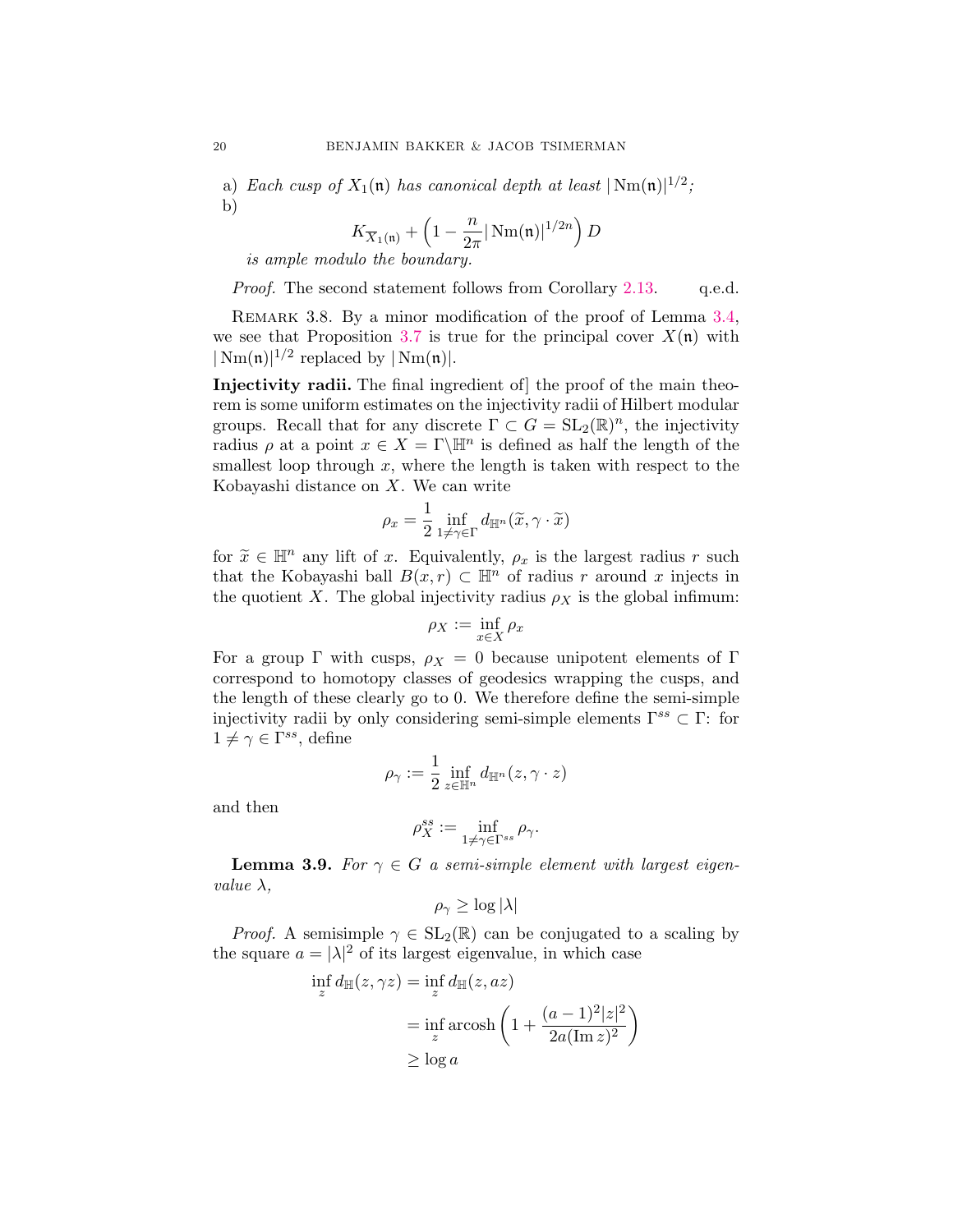Since the Kobayashi distance on  $\mathbb{H}^n$  is the maximum of the coordinatewise distances, we are done.  $q.e.d.$ 

<span id="page-20-1"></span>Corollary 3.10.  $\rho_{X_1(\mathfrak{n})}^{ss} \geq \frac{1}{n}$  $\frac{1}{n} \log |\text{Nm}(\mathfrak{n})| - 1.$ 

*Proof.* An element  $\gamma \in \Gamma_1(\mathfrak{n})$  reduces to  $\begin{pmatrix} 1 & * \\ 0 & 1 \end{pmatrix}$  mod  $\mathfrak{n}$ ; if  $\gamma$  is not unipotent, neither eigenvalue is 1. If  $\sigma_i(\alpha)$  is the largest eigenvalue of  $\sigma_i(\gamma)$  over all i, then since  $\alpha - 1 \in \mathfrak{n}$  we have

$$
|\sigma_i(\alpha)| \ge |\text{Nm}(\alpha - 1)|^{1/n} - 1
$$
  
\n
$$
\ge |\text{Nm}(\mathfrak{n})|^{1/n} - 1
$$
  
\nq.e.d.

For any cusp  $*$  with unipotent stabilizer  $\Lambda_*$ , we also define at each point  $x \in X$ 

$$
\rho_x^*:=\frac{1}{2}\inf_{\gamma\in\Lambda_*}d_{\mathbb{H}^n}(\widetilde{x},\gamma\cdot\widetilde{x})
$$

We'd like to continue thinking of  $1/N_*$  as the "distance" to  $*$ , but  $N_*$ isn't defined on all of X. If  $s_*$  is the canonical depth of  $*$ , we can simply define  $N_*$  to be  $1/s_*$  outside of  $W_*(s_*)$ .

<span id="page-20-2"></span>**Lemma 3.11.** 
$$
\rho_x^* \geq N_*(x)^{-1/n} \cdot (1 + O(N_*(x)^{-1/n})).
$$

*Proof.* For a real translation by  $a$  in  $\mathbb{H}$ , we have

$$
d_{\mathbb{H}}(z, z + a) = 2 \tanh^{-1} \left( \frac{a}{\sqrt{a^2 + 4(\text{Im } z)^2}} \right)
$$

and so

$$
d_{\mathbb{H}}(z, z + a) = \frac{a}{\text{Im } z} \cdot (1 + O(a / \text{Im } z))
$$

in a region where Im z is bounded away from 0. Thus for  $\lambda \in \Lambda_*$ ,

$$
d_{\mathbb{H}^n}(z, z + \lambda) \ge \frac{\mathrm{Nm}_*(\lambda)^{1/n}}{N_*(z)^{1/n}} \cdot (1 + O(\mathrm{Nm}_*(\lambda)^{1/n}/N_*(z)^{1/n}))
$$

By definition the smallest nonzero value of  $Nm_*(\lambda)$  is 1, and the result follows.  $q.e.d.$ 

#### 4. Geometric consequences

<span id="page-20-0"></span>The results of the previous two sections allow us to conclude some interesting geometric results, including Theorem  $E$  and Corollaries  $F$ , [G,](#page-3-3) and [H.](#page-3-2) These results are not necessary for the proof of the main theorem in the following section.

We choose once and for all smooth toroidal compactifications  $\overline{X}_1(\mathfrak{n})$ for all  $X(1)$  and  $\mathfrak{n} \subset \mathcal{O}_F$  (for which  $X_1(\mathfrak{n})$  has no elliptic points). Each of the following results has a strengthening for *principal* covers  $X(\mathfrak{n})$ using Remark [3.8](#page-19-0) which for the most part we leave implicit.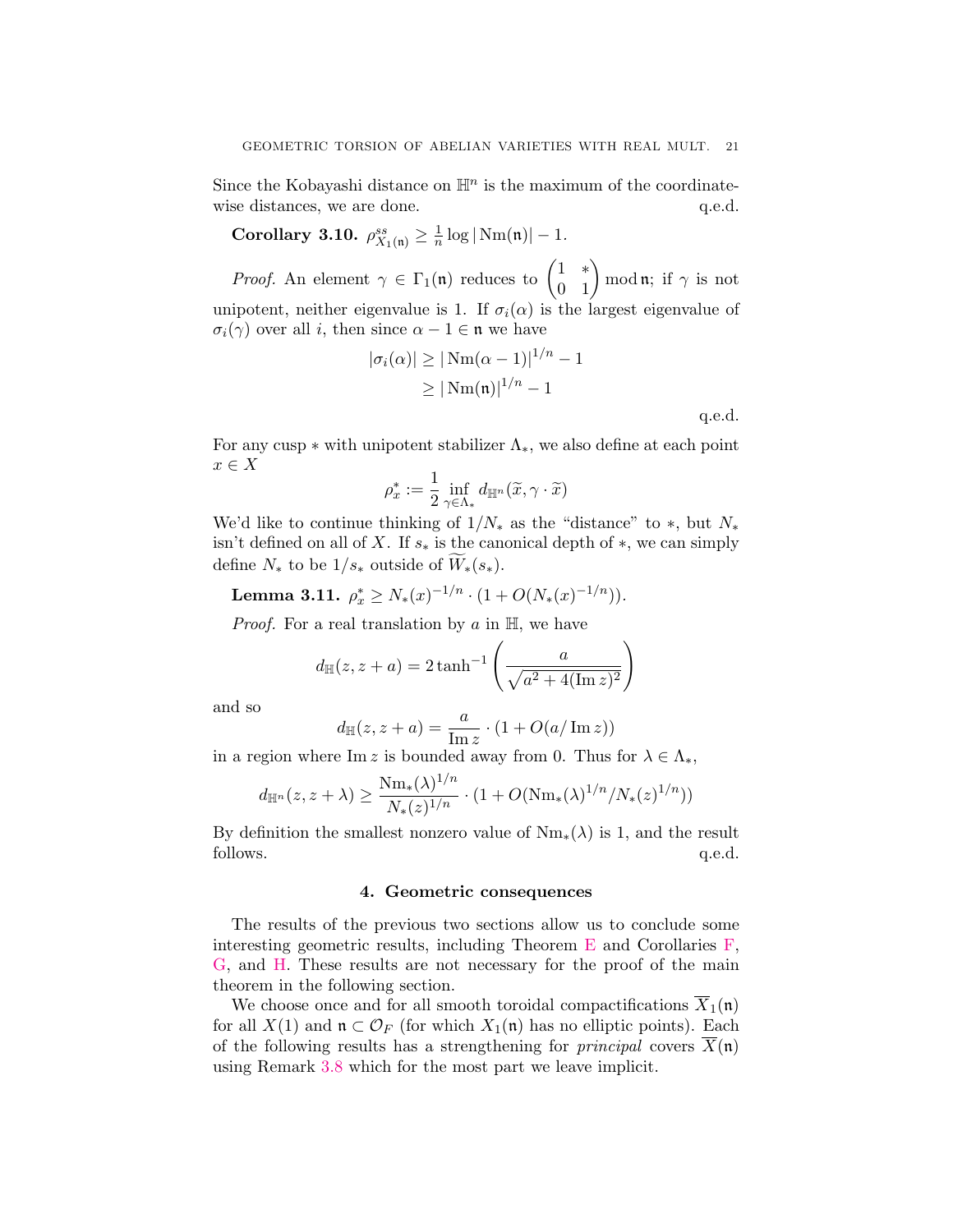The following is an immediate consequence of Proposition [3.7:](#page-18-2)

<span id="page-21-0"></span>**Proposition 4.1.** Assume  $X_1(\mathfrak{n})$  has no elliptic points. For any  $\lambda >$ 0,  $K_{\overline{X}_1(\mathfrak{n})} - (\lambda - 1)D$  is ample modulo the boundary provided  $|\text{Nm}(\mathfrak{n})| >$  $\left(\frac{2\pi\lambda}{n}\right)$  $(\frac{\pi\lambda}{n})^{2n}.$ 

Note that by Lemma [3.1](#page-15-0) we may uniformly assume  $X_1(\mathfrak{n})$  has no elliptic points. By a general result of Tai [[AMRT10](#page-29-6)], an arithmetic quotient  $\Gamma \backslash \Omega$  of a bounded symmetric domain has an étale cover which is of general type. Proposition [4.1](#page-21-0) implies almost all of the torsion covers of Hilbert modular varieties are of general type:

**Corollary 4.2.** Assume  $X_1(n)$  has no elliptic points. Then it is of general type provided  $|\text{Nm}(\mathfrak{n})| > \left(\frac{2\pi}{n}\right)$  $\frac{2\pi}{n}\Big)^{2n}.$ 

In particular, this will be true of every torsion cover without elliptic points for  $n \geq 6$  (as in this case  $2 > (\frac{2\pi}{n})$  $(\frac{2\pi}{n})^{2n}$ ). More generally, we need only assume the singularities are canonical, which they are by  $[Tsu85]$  $[Tsu85]$  $[Tsu85]$ provided  $n > 6$ . By Remark [3.6](#page-18-3) the canonical depths of  $X(1)$  itself are at least 1, and therefore we conclude:

**Corollary 4.3.**  $X(1)$  is of general type provided  $n > 6$ .

There is also an interesting consequence pertaining to the hyperbolicity of the torsion covers  $\overline{X}_1(\mathfrak{n})$ . Recall that the Green–Griffiths conjecture asserts that for any general type variety  $X$ , there is a strict subvariety  $Z \subset X$  such that every entire map  $\mathbb{C} \to X$  has image contained in Z.

<span id="page-21-1"></span>**Corollary 4.4.** Every entire map  $\mathbb{C} \to \overline{X}_1(\mathfrak{n})$  has image contained in the boundary provided  $|\text{Nm}(\mathfrak{n})| > (2\pi)^{2n}$ .

Proof. By a theorem of Nadel [[Nad89](#page-30-5), Theorem 2.1], an entire map  $\mathbb{C} \to \overline{X}$  into a toroidal compactification of a quotient of a bounded symmetric domain must be contained in the boundary as soon as  $K_{\overline{X}} + (1 1/\gamma$ )D is big, where the sectional curvature is bounded from above by  $-\gamma$  (with the normalization Ric(h) = -h). For us  $\gamma = 1/n$  is sufficient, and by Proposition [3.7](#page-18-2) we see that  $|\text{Nm}(\mathfrak{n})| > (2\pi)^{2n}$  is enough. By Lemma  $3.1$ , this rules out elliptic points as well.  $q.e.d.$ 

We can deduce from Corollary [4.4](#page-21-1) the genus 0 and 1 case of the geometric torsion conjecture. Our proof in the next section for this special case will be independent of Corollary [4.4.](#page-21-1)

**Corollary 4.5.** Every rational or elliptic curve in  $\overline{X}_1(\mathfrak{n})$  is contained in the boundary provided  $|\text{Nm}(\mathfrak{n})| > (2\pi)^{2n}$ . The same is true of  $\overline{X}(\mathfrak{n})$ provided  $|\text{Nm}(\mathfrak{n})| > (2\pi)^n$ .

This improves a result of Freitag [[Fre80](#page-29-11)] that the statement is true for sufficiently large principal congruence groups with constant depending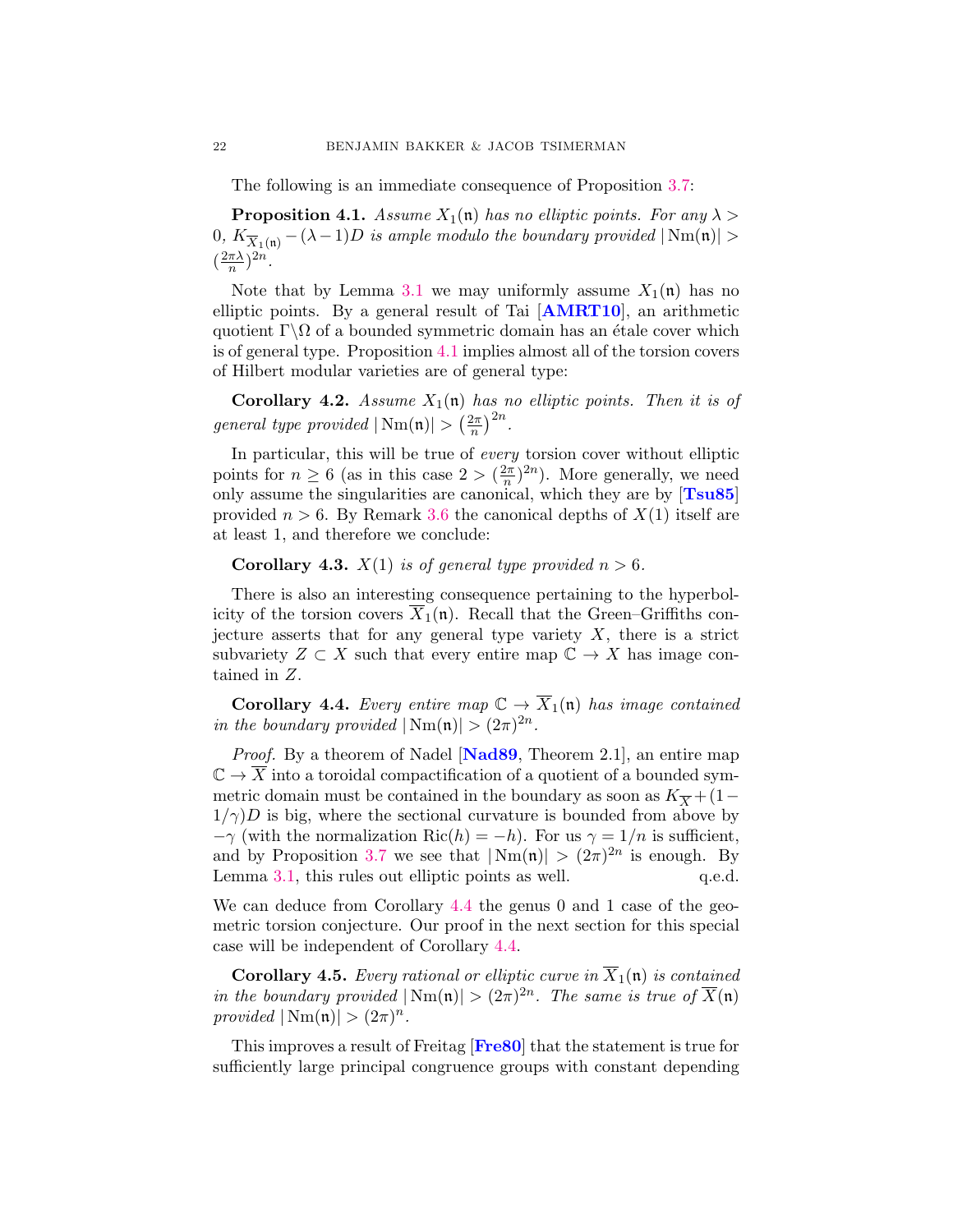on  $X(1)$ . In the  $n = 2$  case, a Hilbert modular surface X possesses a canonical smooth model Y that has no −1 curves in the cuspidal or elliptic resolutions, but Y is often not minimal. Hirzebruch and Zagier [[HZ77](#page-30-10)] conjectured that as long as the surface is irrational, the minimal model is obtained by blowing down "known" curves—that is, modular curves or curves arising from the desingularization. Van der Geer proves that in fact the principal congruence covers  $Y(\mathfrak{n})$  are minimal [[vdG79](#page-30-11)] for  $|\text{Nm}(\mathfrak{n})|$  larger than a computable constant depending on  $X(1)$ , and we obtain a uniform improvement:

**Corollary 4.6.** For  $n = 2$ ,  $Y_1(\mathfrak{n})$  is minimal provided  $|\text{Nm}(\mathfrak{n})| >$  $(2\pi)^4$ . The same is true of  $Y(\mathfrak{n})$  provided  $|\text{Nm}(\mathfrak{n})| > (2\pi)^2$ .

### 5. Geometric torsion: uniformity in genus

<span id="page-22-0"></span>Let C be a quasi-projective curve over  $k = \mathbb{C}$ . The generic fiber of an abelian scheme  $A/C$  yields an abelian variety over the function field  $A/k(C)$ , and conversely any abelian variety  $A/k(C)$  yields an abelian scheme  $A/U$  over an open set  $U \subset C$ . We define the Mordell–Weil group to be the group of sections, or equivalently the groups of rational sections  $A(C) = A(k(C))$ , and denote by  $A(C)_{tor}$  the torsion subgroup. An abelian scheme  $A/C$  is isotrivial if the fibers  $A_c$  are generically isomorphic, or equivalently if  $A/k(C)$  is the base-change of an abelian variety over  $\mathbb{C}$ , and  $A/C$  is said to have no isotrivial part if it has no isotrivial isogeny factor. Note that an abelian scheme  $A/C$  with real multiplication has an isotrivial part only if it is isotrivial. By a folklore result, abelian schemes  $A/C$  with no isotrivial part have finitely generated Mordell–Weil group  $A(C)$ .

Given our current setup, to prove Theorems  $A$  and  $D$  it will be enough to show the following:

<span id="page-22-1"></span>**Theorem 5.1.** Let  $\overline{X}_1(\mathfrak{n})$  be a smooth toroidal compactification of  $X_1(\mathfrak{n})$  for any n-dimensional  $X(1)$ . For any g, every curve  $C \to \overline{X}_1(\mathfrak{n})$ with (geometric) genus  $g(C) < g$  is contained in the boundary for all but finitely many  $\mathfrak n$ , uniformly in  $X(1)$ .

In the following we'll use the phrase "uniformly in  $X(1)$ " if the statement holds for all  $X(1)$  with constant only depending on the dimension n (and not on the choices of the field  $F$  and the module  $M$ ). For any  $\lambda > 0$ , define

$$
\ell(K_{\overline{X}} - \lambda D) = \inf_{C \not\subset D} (K_{\overline{X}} - \lambda D).C
$$

where the infimum is taken over all integral curves not contained in the boundary. We show:

<span id="page-22-2"></span>**Proposition 5.2.** For any  $\lambda, B > 0$ , we have

$$
\ell(K_{\overline{X}_1(\mathfrak{n})} - \lambda D) > B
$$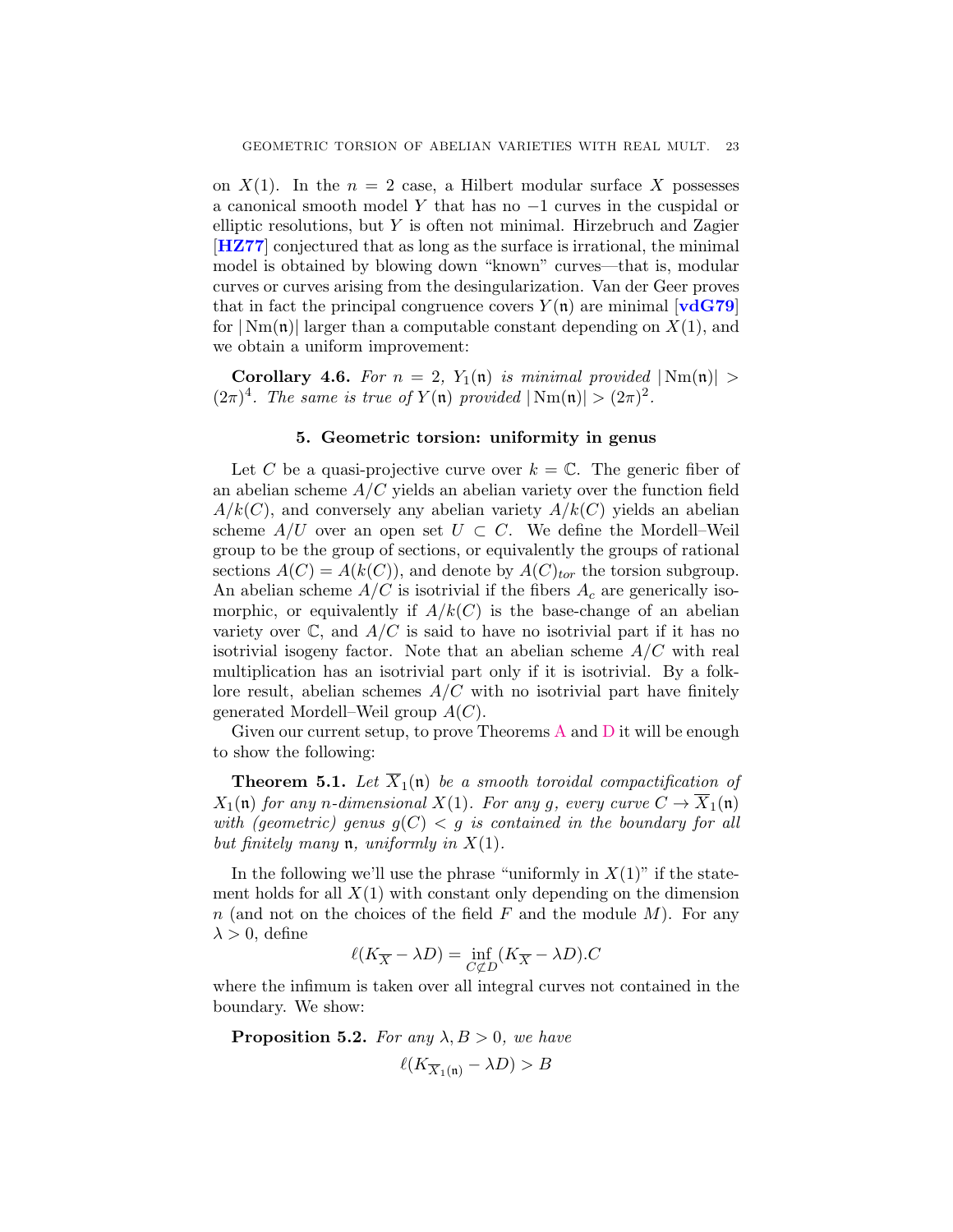for all but finitely many  $\mathfrak n$ , uniformly in  $X(1)$ .

Theorem [5.1](#page-22-1) then follows from Proposition [5.2](#page-22-2) and Lemma [2.1](#page-9-0) by taking  $\lambda = n - 1$ .

*Proof of Proposition [5.2.](#page-22-2)* For curves  $C \to \overline{X}_1(\mathfrak{n})$  not contained in the boundary we define

$$
d(C) := \sup_{x \in C} \sup_* \frac{1}{N_*(x)}
$$

We divide such curves into three categories depending on how close to the boundary they are:

- i) Those meeting the boundary:  $d(C) = 0$ .
- ii) Those not meeting the boundary with a point far from the boundary:  $d(C) \geq E$ , for some  $E > 0$  to be determined.
- iii) Those entirely lying close to but not touching the boundary:  $0 <$  $d(C) < E$ .

We just need to uniformly show that

<span id="page-23-0"></span>(\*) 
$$
(K_{\overline{X}_1(\mathfrak{n})} - \lambda D).C > B
$$
 for  $|\text{Nm } \mathfrak{n}| \gg 0$ 

for all  $C \not\subset D$ .

Case i): In this case  $D.C > 0$ , and therefore Proposition [3.7](#page-18-2) immediately implies ([∗](#page-23-0)).

Case ii): If  $d(C) \geq E$ , then there is some point  $x \in C$  with  $N_*(x) \leq E$ for all cusps  $\ast$ . It follows from Corollary [3.10](#page-20-1) and Lemma [3.11](#page-20-2) that  $\rho_x$ is large in this region uniformly in  $|\text{Nm } \mathfrak{n}|$  if we take E sufficiently large only depending on  $B$ . By  $(3)$ ,

$$
K_{\overline{X}}.C \ge \frac{2}{n} \sinh^2(\rho_x/2) \operatorname{mult}_x C \ge \frac{2}{n} \sinh^2(\rho_x/2)
$$

and this is sufficient for  $(*)$  since  $D.C = 0$ .

Case iii): For  $|\text{Nm}(\mathfrak{n})|$  large,  $E < s_*$  for each cusp  $*$  and the above chosen  $E$ . Then any curve  $C$  in Case iii) is entirely contained in the horoball neighborhood  $\widetilde{W}_*(s)$  for any  $E < s < s_*$ , which is impossible. Indeed, by Proposition [2.4](#page-10-0)

$$
\text{vol}(C) = \text{vol}(C \cap W_*(s_*) ) \ge \left(\frac{s_*}{s}\right)^{1/n} \cdot \text{vol}_X(C \cap W_*(s))
$$

$$
\ge \left(\frac{s_*}{s}\right)^{1/n} \cdot \text{vol}(C)
$$

q.e.d.

The following easy corollary will be useful for proving uniformity in gonality in the next section. It essentially says that the error term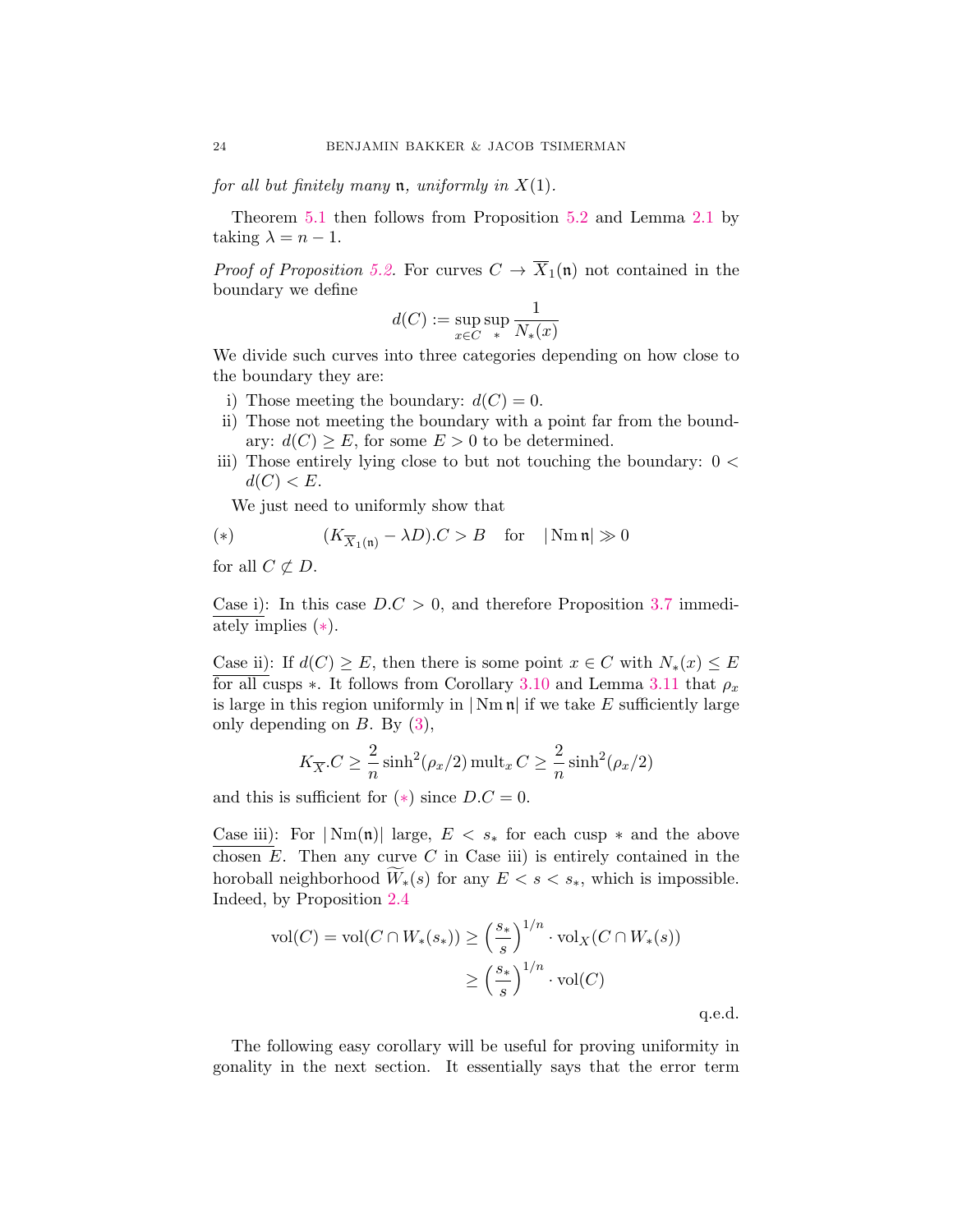in Schwarz's lemma [\(2\)](#page-9-1) coming from intersections with the boundary becomes negligible sufficiently high in the torsion level tower:

<span id="page-24-2"></span>**Corollary 5.3.** For any  $\epsilon > 0$  and any curve  $C \to \overline{X}_1(\mathfrak{n})$  not contained in the boundary we have

$$
(1 - \epsilon) \cdot \frac{1}{2\pi n} \operatorname{vol}(C) \le 2g(C) - 2
$$

for all but finitely many **n**, uniformly in  $X(1)$ .

*Proof.* Take  $\lambda = \frac{n}{\epsilon} - 1$ . Then by the proposition and Lemma [2.1,](#page-9-0)

$$
(1 - \epsilon) \cdot \frac{1}{2\pi n} \operatorname{vol}(C) = \frac{1 - \epsilon}{n} \left( K_{\overline{X}} + D \right) .C
$$
  

$$
\leq \frac{1 - \epsilon}{n} \left( K_{\overline{X}} + D \right) .C + \frac{\epsilon}{n} \left( K_{\overline{X}} - \lambda D \right) .C
$$
  

$$
= \frac{1}{n} \left( K_{\overline{X}} - (n - 1)D \right) .C
$$
  

$$
\leq 2g(C) - 2
$$

for  $|\text{Nm}(\mathfrak{n})| \gg 0.$  q.e.d.

# 6. Geometric torsion: uniformity in gonality

<span id="page-24-0"></span>**Preparations.** The idea of the proof of Theorem [C](#page-1-2) is the same as in Section [5:](#page-22-0) we show that the torsion level covers  $\overline{X}_1(\mathfrak{n})$  don't admit maps from d-gonal curves C for large  $|\text{Nm } \mathfrak{n}|$ . Note that given such a map  $C \to X_1(\mathfrak{n})^*$ , the degree d map  $C \to \mathbb{P}^1$  gives us a map into the d-fold symmetric product:

$$
\mathbb{P}^1 \to \operatorname{Sym}^d X_1(\mathfrak{n})^*
$$

This can be thought of as Weil restriction of the associated (rational) family of abelian varieties over C down to  $\mathbb{P}^1$ . The main theorem then obviously follows from the following

<span id="page-24-1"></span>**Proposition 6.1.** Fix  $X(1)$ . Then every rational curve in  $Sym^d X_1(\mathfrak{n})^*$ is contained in a diagonal for all but finitely many n.

We will again prove the proposition by showing that the only rational curves in Sym<sup> $d \overline{X}_1(\mathfrak{n})$  are contained in the boundary or a diagonal. By</sup> the boundary of  $\text{Sym}^d \overline{X}_1(\mathfrak{n})$ , we mean the image under the quotient  $q: \overline{X}_1(\mathfrak{n})^d \to \text{Sym}^d \overline{X}_1(\mathfrak{n})$  of the locus of points that project to the boundary in some projection.

Let  $\overline{X}$  be the toroidal compactification of a quotient  $X = \Gamma \backslash \mathbb{H}^n$  of  $\mathbb{H}^n$  by a rank 1 lattice Γ. The first step is to relate the genus of a curve  $C \to \text{Sym}^d \overline{X}$  to its volume in the same spirit as Lemma [2.1.](#page-9-0) Of course, as mentioned in Remark [2.2,](#page-9-3) the orbifold symmetric product  $\mathcal{S}\text{ym}^d X$  is a perfectly valid quotient of  $\mathbb{H}^{dn}$ , and if we consider a proper map  $U \to \mathcal{S}ym^d X$  from a punctured orbifold curve, then Lemma [2.1](#page-9-0)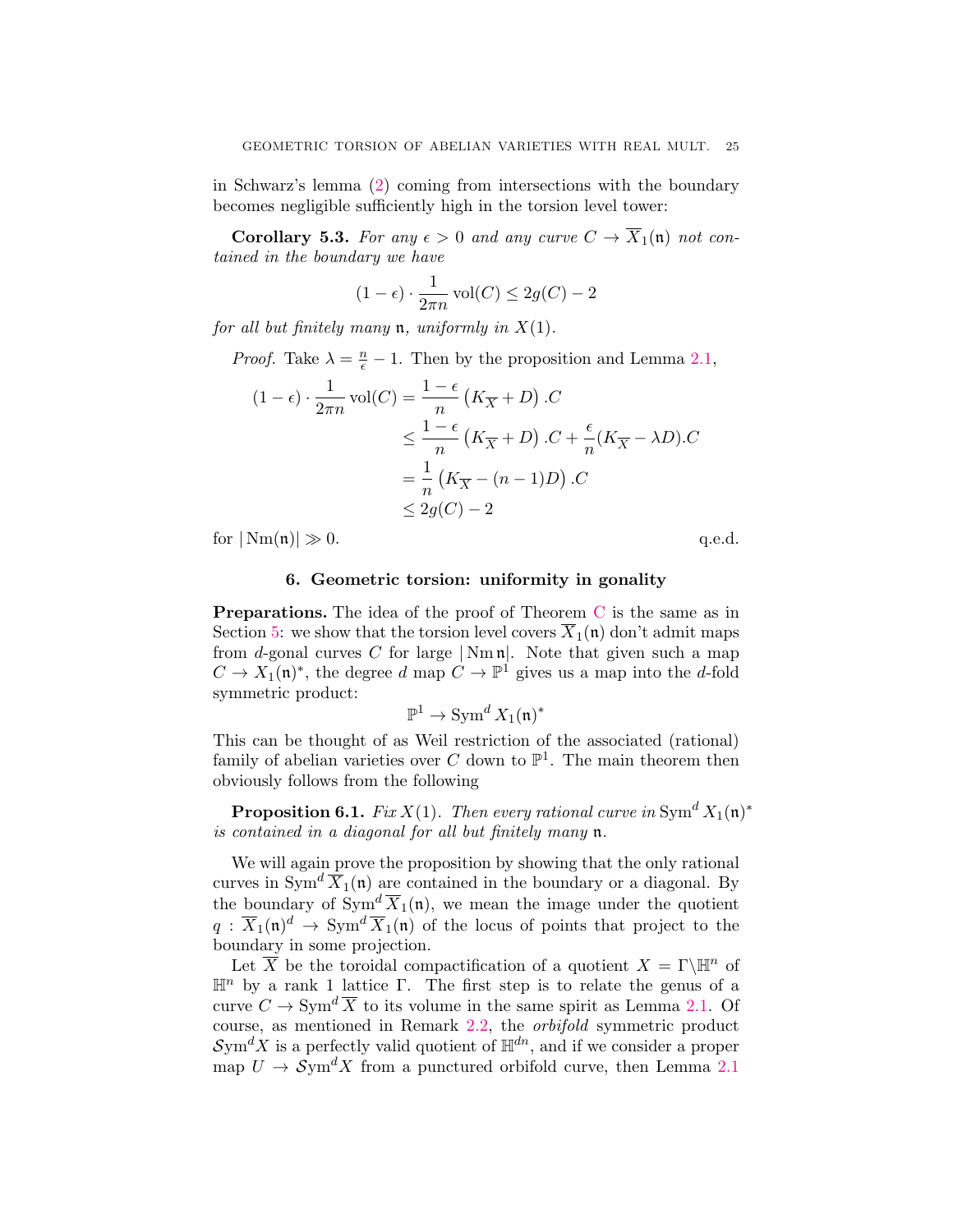still applies. As every curve C in the coarse space  $\text{Sym}^d X$  is the coarse space of a minimal orbifold curve mapping to  $\mathcal{Sym}^dX$ , we obtain a lower bound to the multiplicity of  $C$  along the diagonals and the boundary in terms of the volume. For clarity we give a second argument only involving the coarse spaces.

Consider a map  $\alpha : \mathbb{P}^1 \to \text{Sym}^d \overline{X}$  whose image is not contained in any diagonal, and let C be the normalization of the fiber product

$$
C \xrightarrow{\alpha'} \overline{X}^d
$$
  
\n
$$
\pi \downarrow \qquad \qquad \downarrow q
$$
  
\n
$$
\mathbb{P}^1 \xrightarrow{\alpha} \text{Sym}^d \overline{X}
$$

We may assume C is irreducible. Define the total ramification

$$
\mathrm{Ram}(\pi):=\sum_{p\in C}(r_p-1)
$$

where  $r_p$  is the order of ramification of  $\pi$  at p, so that Riemann–Hurwitz says

<span id="page-25-1"></span>
$$
2g(C) - 2 = d(-2) + \text{Ram}(\pi)
$$

Now  $\pi$  can only ramify at points p on a diagonal, meaning  $\pi(p)$  projects to the diagonal  $\Delta_{\overline{X}}$  via one of the projections to  $\overline{X} \times \overline{X}$ , and the ramification order is less than d!. Let  $C_{ij} = C \rightarrow \overline{X} \times \overline{X}$  be the map obtained by composing  $\alpha'$  with the *ij*th projection. Thus, we have

(6) 
$$
\frac{1}{d!} (2g(C) - 2) \le \max_{ij} \text{mult}_{\Delta_{\overline{X}}} C_{ij}
$$

To prove the proposition it is enough to show the following diagonal multiplicity bound:

<span id="page-25-0"></span>**Proposition 6.2.** Fix  $X(1)$ . For any  $M > 0$  and any curve  $C \rightarrow$  $\overline{X}_1(\mathfrak{n})\times\overline{X}_1(\mathfrak{n})$  not contained in the boundary or the diagonal  $\Delta_{\overline{X}_1(\mathfrak{n})}$  we have

$$
\mathrm{vol}_{X_1(\mathfrak{n}) \times X_1(\mathfrak{n})} C \ge M \cdot \mathrm{mult}_{\Delta_{\overline{X}}} C
$$

for all but finitely many n.

Proof of Proposition [6.1](#page-24-1) given Proposition [6.2.](#page-25-0) Continuing with the above notation, denote by  $C_i = C \rightarrow \overline{X}$  the composition of  $\alpha'$  with the projection to the ith factor. Certainly we have

$$
\operatorname{vol}_{X \times X} C_{ij} = \operatorname{vol}_X C_i + \operatorname{vol}_X C_j
$$

Proposition [6.2](#page-25-0) and [\(6\)](#page-25-1) then clearly contradict the asymptotic Schwarz lemma in Corollary [5.3.](#page-24-2)  $q.e.d.$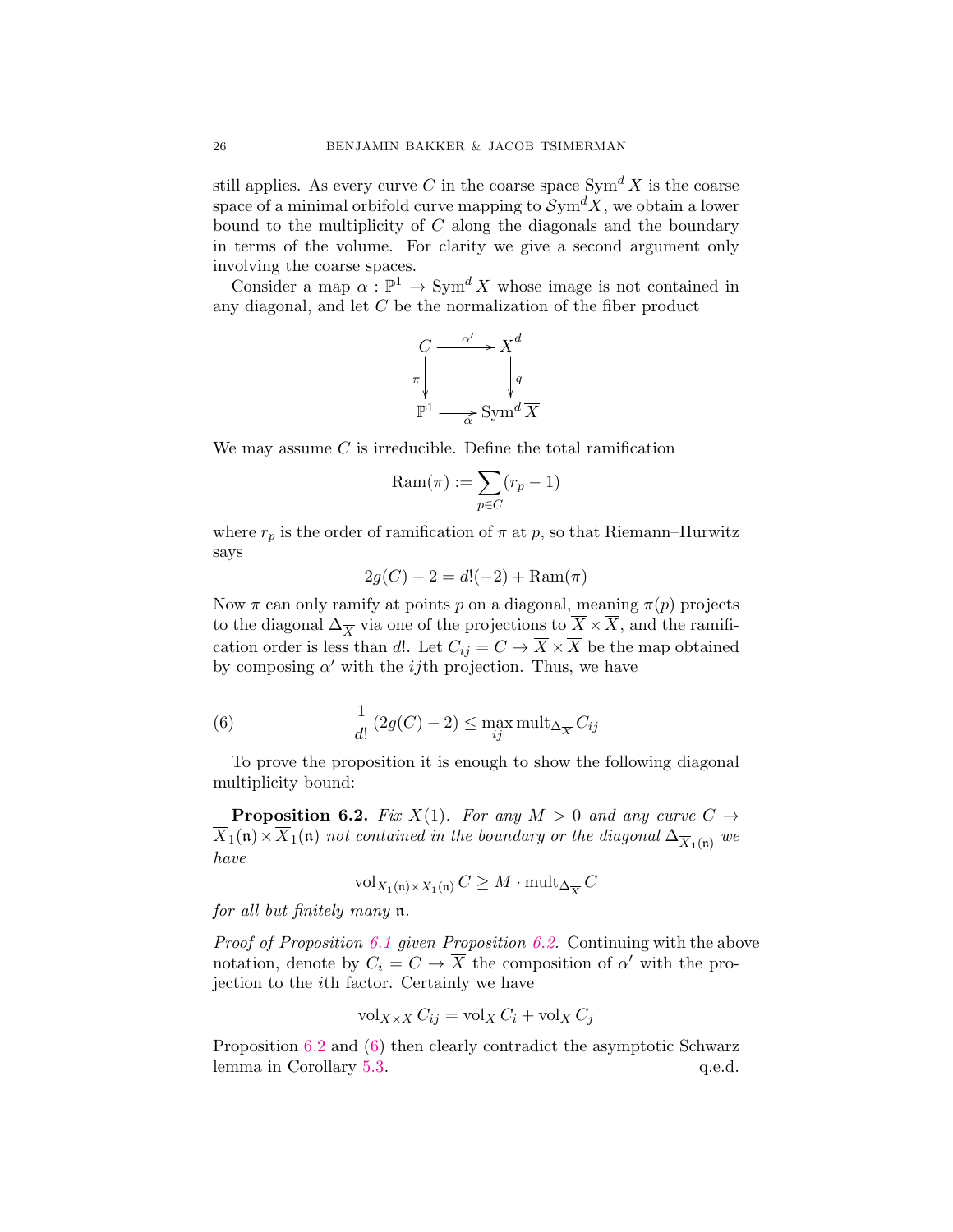Diagonal multiplicity estimate. To prove Proposition [6.2,](#page-25-0) we first summarize the setup of  $[HT12]$  $[HT12]$  $[HT12]$  where a diagonal multiplicity estimate for compact curves is proven. Recall that  $d_{\mathbb{H}}(z, w)$  is the hyperbolic distance function on  $\mathbb{H} \times \mathbb{H}$ . For any  $R > 0$ , denote by

$$
T_{\mathbb{H}}(R) = \{(z, w) \in \mathbb{H} \times \mathbb{H} \mid d_{\mathbb{H}}(z, w) < R\}
$$

the radius R tubular neighborhood of the diagonal  $\Delta_{\mathbb{H}} \subset \mathbb{H} \times \mathbb{H}$ . Hwang and To construct a continuous increasing function  $\mu : \mathbb{R} \to [-\infty, \infty)$ such that, setting  $f = \mu \circ d_{\mathbb{H}},$ 

- i)  $\mu$  is supported on [0, R] with  $\mu(0) = -\infty$  and f is smooth and finite valued on the complement of  $\Delta_{\mathbb{H}}$ ;
- ii)  $i\partial \overline{\partial}[f] \geq -\omega_{\mathbb{H}\times\mathbb{H}}$  on the complement of  $\Delta_{\mathbb{H}}$ , and for any point  $\xi \in \Delta_{\mathbb{H}},$

$$
\nu(\omega_{\mathbb{H}\times\mathbb{H}}+i\partial\partial[f],\xi)=L_R
$$

iii)  $\lim_{R\to\infty} L_R = \infty$ .

By  $[f]$  we mean the distribution associated to f, which is sensible since a) and b) imply that  $f+\varphi$  is plurisubharmonic, where  $\varphi$  is a potential for  $\omega_{\mathbb{H}\times\mathbb{H}}$ . In general, for any complex manifold X with a (closed) positive real  $(1,1)$  current  $\omega$ , we say that a continuous locally integrable function  $g: X \to [-\infty, \infty)$  is  $\omega$ -plurisubharmonic ( $\omega$ -psh) if  $i\partial \overline{\partial}[g] \geq -\omega$ . Thus, f is  $\omega_{\mathbb{H}\times\mathbb{H}}$ -psh on  $\mathbb{H}\times\mathbb{H}$ .

f allows us to prove a diagonal multiplicity estimate for a *compact* quotient  $X = \Gamma \backslash \mathbb{H}$ . Indeed, for  $R < \rho_X$ , then the quotient of  $T_{\mathbb{H}}(R)$ by the diagonal action of Γ embeds as  $T_X(R)$  in  $X \times X$ , and since f is diagonally invariant it descends to a  $\omega_{X\times X}$ -psh function f on  $X\times X$ supported on  $T_X(R)$ . For any curve  $C \subset X \times X$  we then have  $(cf.$  $[HT12]$  $[HT12]$  $[HT12]$ 

(7) 
$$
\operatorname{vol}_{X \times X}(C \cap T_X(R)) = \int_{C \cap T(R)} \omega_{X \times X} + i\partial \overline{\partial}[f] \ge L_R \cdot \operatorname{mult}_{\Delta_X} C
$$

In fact, Hwang and To construct  $f$  so that  $L_R$  is optimal, but we only need property iii) above. Since the maximum of plurisubharmonic functions is plurisubharmonic, and the Kobayashi distance  $d_{\mathbb{H}^n}$  on  $\mathbb{H}^n \times$  $\mathbb{H}^n$  is the maximum of the coordinate-wise distances, properties i)–iii) continue to hold for  $f = \mu \circ d_{\mathbb{H}^n}$  on  $\mathbb{H}^n \times \mathbb{H}^n$ .

For noncompact quotients  $X = \Gamma \backslash \mathbb{H}^n$ , the above approach fails because  $\rho_X = 0$ . The idea is to uniformly introduce a new metric on  $X_1(\mathfrak{n})$ so that  $\rho_{\overline{X}_1(\mathfrak{n})}$  is nonzero and growing. The key point is that for a fixed F the unipotent part of the parabolic stabilizer of a cusp of  $X_1(\mathfrak{n})$  is one of only finitely many lattices up to scale, corresponding to ideal classes of F. A new metric in a cuspidal neighborhood can therefore be glued in uniformly in  $\mathfrak n$  (for fixed F), and Proposition [2.4](#page-10-0) will show us that the difference between volumes of curves with respect to the old and the new metric is negligible sufficiently high in the tower.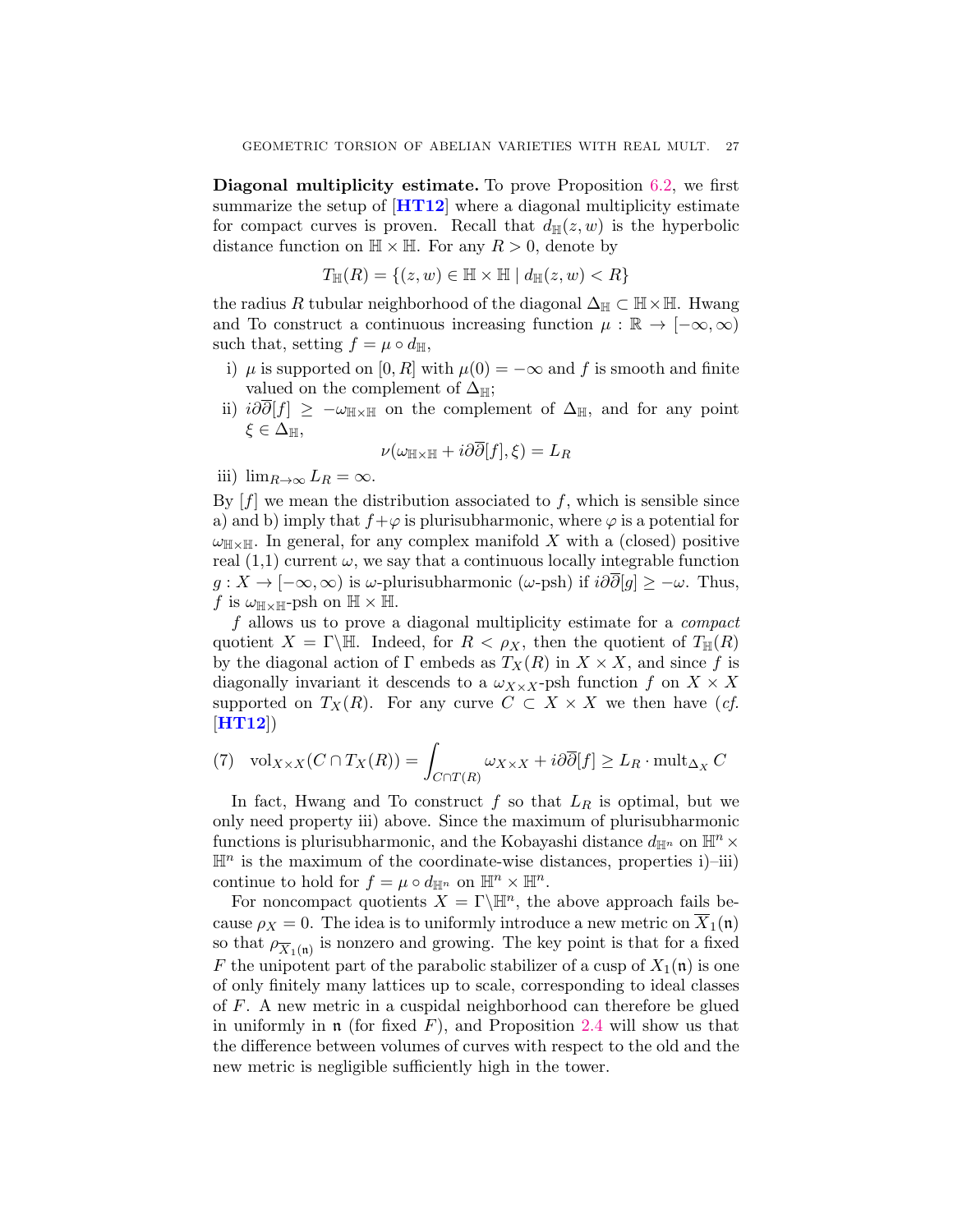**Metrics at the cusp.** We have seen that each cusp of  $\Gamma_1(\mathfrak{n})$  can be conjugated to infinity so that its stabilizer has the form

$$
\begin{pmatrix} u & \lambda \\ 0 & u^{-1} \end{pmatrix} \text{ for } u \in H, \lambda \in \Lambda
$$

where  $\Lambda$  is some fractional ideal and H is a subgroup of  $\mathcal{O}_F^*$ . By scaling we can assume  $N_* = N$ . Denote by  $W_{\Lambda,H}(s)$  the quotient of  $U(s) = \{z \in$  $\mathbb{H}^n \mid N(z) > 1/s$  by this group. If we take  $\{\Lambda_i\}$  to be a set of fractional ideals representing the ideal classes of  $Cl(F)$ , then it follows that for each cusp  $\ast$  of  $X_1(\mathfrak{n})$  the horoball neighborhood  $W_*(s)$  is isomorphic to some  $W_{\Lambda_i,H}(s)$ . We fix once and for all a smooth toroidal compactification of each  $W_{\Lambda_i, \mathcal{O}_F^*}(s)$ . Note that the same fan yields a smooth toroidal compactification of  $W_{\Lambda_i,H}(s)$  for any finite index  $H \subset \mathcal{O}_F^*$  and the resulting map  $q: W_{\Lambda_i,H}(s) \to W_{\Lambda_i,\mathcal{O}_F^*}(s)$  is étale. Using these fixed cuspidal resolutions, it will therefore be the case that for each cusp ∗ of  $X_1(\mathfrak{n})$  we have  $W_*(s) \cong W_{\Lambda_i,H}(s)$  for some i and H.

Fixing  $\Lambda$ , for simplicity we drop the subscript  $\Lambda, \mathcal{O}_F^*$  from the notation for the moment. Given  $s_0 > 0$ , there is a continuous function  $\psi: W(\infty) \times W(\infty) \to [-\infty, \infty)$  which is smooth and finite valued on  $W(\infty) \times W(\infty)$ ,  $-\infty$  on the boundary, and additionally satisifes the following properties: i)  $\psi$  is supported on  $\widetilde{W}(s_0)$ ; ii)  $\omega' = \omega_{W(\infty)\times W(\infty)} +$  $i\partial\overline{\partial}[\psi] \geq \omega_0$  for some smooth (complete) Kähler form  $\omega_0$  on  $W(\infty) \times$  $\widetilde{W}(\infty)$ . This follows from the fact that the boundary can be contracted to a point.

Given  $R > 0$ , choose  $s_R$  so that the injectivity radius of every point in  $W(\infty) \setminus W(s_R)$  is greater than R. Now, there is a continuous function  $f': \widetilde{W}(\infty) \times \widetilde{W}(\infty) \to [-\infty, \infty)$  which is smooth and finite valued on  $\widetilde{W}(\infty) \times \widetilde{W}(\infty) \setminus \Delta_{\widetilde{W}(\infty)}$ , and satisfies: i)  $f' = f$  outside of  $\widetilde{W}(s_R) \times$  $\widetilde{W}(s_R)$ ; and ii)  $f' - L_R \log d_{\widetilde{W}(\infty)}$  is smooth in some neighborhood of  $\Delta_{\widetilde{W}(\infty)}$ , where  $d_{\widetilde{W}(\infty)}$  is the distance function with respect to  $\omega_0$ . By compactness and the properties of the function  $f$ , there is some constant  $B > 0$  such that f' is  $B\omega'$ -psh—and therefore  $\psi + f'$  is  $B\omega_{W(\infty) \times W(\infty)}$ psh—in  $\widetilde{W}(s_R) \times \widetilde{W}(s_R)$ .

We are now in a position to prove the following:

**Lemma 6.3.** Fix  $X(1)$ . For each  $R > 0$ , there are constants  $s_R$ ,  $B_R >$ 0 such that for  $|\text{Nm}(\mathfrak{n})| \gg 0$ , there is a continuous function  $g: \overline{X}_1(\mathfrak{n}) \times$  $\overline{X}_1(\mathfrak{n}) \to [-\infty, \infty)$  satisfying:

a) g is supported on

$$
T_{X_1(\mathfrak{n})}(R) \cup \bigcup_* \widetilde{W}_*(s_R) \times \widetilde{W}_*(s_R)
$$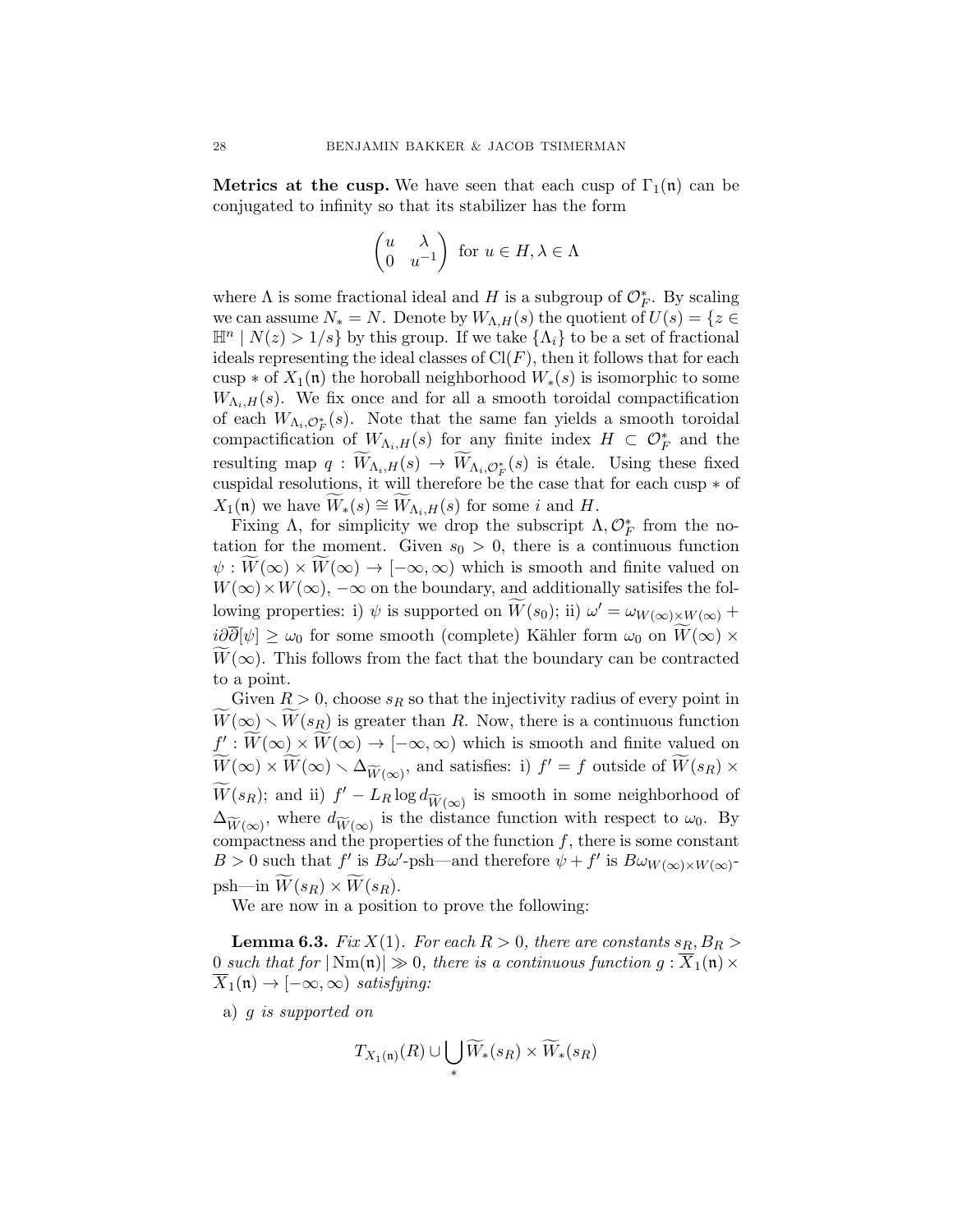and smooth and finite valued on the complement of the diagonal and the boundary;

b) g is  $B_R \omega_{X_1(\mathfrak{n}) \times X_1(\mathfrak{n})}$ -psh and for any point  $\xi \in \Delta_{\overline{X}_1(\mathfrak{n})}$ ,

(8) 
$$
\nu(i\partial\overline{\partial}[g] + B_R\omega_{X_1(\mathfrak{n})\times X_1(\mathfrak{n})},\xi) = L_R
$$

c) g is  $\omega_{X_1(\mathfrak{n}) \times X_1(\mathfrak{n})}$ -psh outside of  $\bigcup_* W_*(s_R) \times W_*(s_R)$ , and for any point  $\xi \in \Delta_{\overline{X}_1(\mathfrak{n})}$  outside of  $\bigcup_* W_*(s_R) \times W_*(s_R)$ ,

$$
\nu(i\partial\partial[g] + \omega_{X_1(\mathfrak{n}) \times X_1(\mathfrak{n})}, \xi) = L_R.
$$

d)  $\lim_{R\to\infty}L_R=\infty$ .

*Proof.* For each cusp  $*$ , the pullback g of the function  $\psi + f'$  constructed above to  $\overline{W}_*(\infty)$  satisfies all four properties, and we may glue each of these functions into the cusps of  $\overline{X}_1(\mathfrak{n})$ . q.e.d. each of these functions into the cusps of  $\overline{X}_1(\mathfrak{n})$ .

Conclusion of the proof. We are now ready to prove the diagonal multiplicity inequality:

*Proof of Proposition [6.2.](#page-25-0)* Given  $M > 0$ , choose R such that  $L(R) >$ 2M. For simplicity write  $X = X_1(\mathfrak{n})$  and let

$$
\widetilde{W}_R = \bigcup_* \widetilde{W}_*(s_R) \times \widetilde{W}_*(s_R) \subset \overline{X} \times \overline{X}
$$

For any curve  $C \to \overline{X} \times \overline{X}$  not contained in the diagonal or the boundary, we have for  $|\text{Nm}(\mathfrak{n})| \gg 0$ 

$$
B_R \cdot \text{vol}_{X \times X} C = \int_C B_R \cdot \omega_{X \times X}
$$
  
= 
$$
\int_C i \partial \overline{\partial} [g] + B_R \cdot \omega_{X \times X}
$$
  

$$
\geq \int_{C \cap X \smallsetminus \widetilde{W}_R} (B_R - 1) \omega_{X \times X} + L_R \cdot \text{mult}_{\Delta_{\overline{X}}} C
$$
  
= 
$$
(B_R - 1) \cdot \text{vol}_{X \times X} (C \smallsetminus \widetilde{W}_R) + L_R \cdot \text{mult}_{\Delta_{\overline{X}}} C
$$

<span id="page-28-0"></span>and therefore

(9) 
$$
\text{vol}_{X \times X}(C \setminus \widetilde{W}_R) + B_R \cdot \text{vol}_{X \times X}(C \cap \widetilde{W}_R) \ge 2M \cdot \text{mult}_{\Delta_{\overline{X}}} C
$$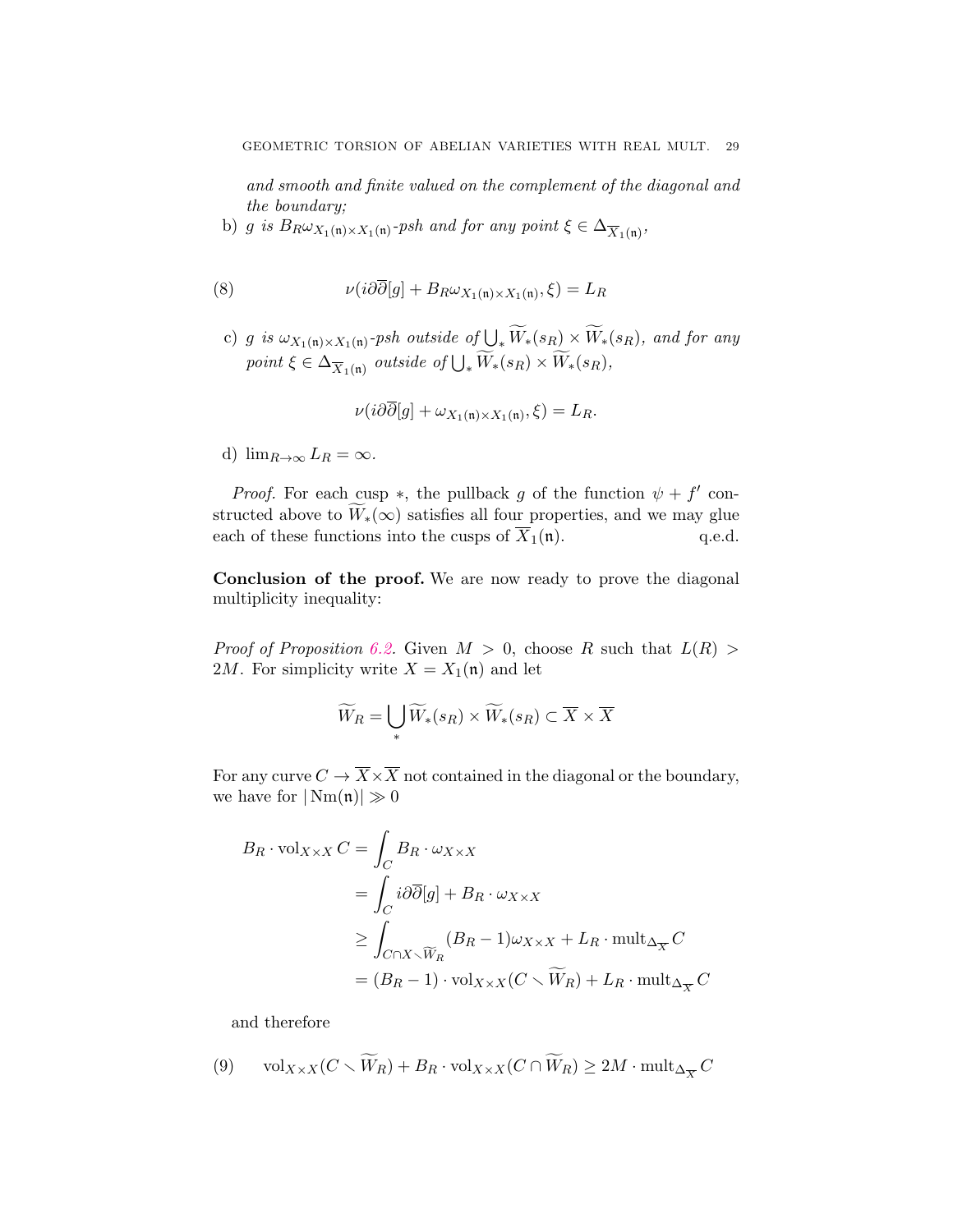Once again letting  $C_i = C \rightarrow \overline{X}$  be the projection to the *i*th factor, we have by Proposition [2.4](#page-10-0)

$$
\text{vol}_{X \times X}(C \cap \widetilde{W}_R) \le \sum_{i=1,2} \sum_{\ast} \text{vol}_X(C_i \cap W_{\ast}(s_R))
$$
  

$$
\le \sum_{1,2} \sum_{\ast} \left(\frac{s_R}{s_{\ast}}\right)^{1/n} \text{vol}_X(C_i \cap W_{\ast}(s_{\ast}))
$$
  

$$
\le \frac{1}{B_R} \cdot \text{vol}_{X \times X} C
$$

where in the last line we've taken  $|\text{Nm}(\mathfrak{n})|$  large enough so that  $s_*$  $s_R \cdot B_R^n$ , using Proposition [3.7.](#page-18-2) Combining this with [\(9\)](#page-28-0), we obtain

$$
\mathrm{vol}_{X \times X} C \geq M \cdot \mathrm{mult}_{\Delta_{\overline{X}}} C
$$

for  $|\text{Nm}(\mathfrak{n})| \gg 0$ , as desired. q.e.d.

# References

- <span id="page-29-6"></span>[AMRT10] A. Ash, D. Mumford, M. Rapoport, and Y.-S. Tai. Smooth compactifications of locally symmetric varieties. Cambridge Mathematical Library. Cambridge University Press, Cambridge, second edition, 2010. With the collaboration of Peter Scholze.
- <span id="page-29-5"></span>[BB66] W. L. Baily, Jr. and A. Borel. Compactification of arithmetic quotients of bounded symmetric domains. Ann. of Math. (2), 84:442–528, 1966.
- <span id="page-29-2"></span>[BT15] B. Bakker and J. Tsimerman. The Kodaira dimension of complex hyperbolic manifolds with cusps. [arXiv:1503.05654](http://arxiv.org/abs/1503.05654), 2015.
- <span id="page-29-3"></span>[BT16] B. Bakker and J. Tsimerman. p-torsion monodromy representations of elliptic curves over geometric function fields. Ann. of Math. (2), 184(3):709– 744, 2016.
- <span id="page-29-0"></span>[CT11] A. Cadoret and A. Tamagawa. On a weak variant of the geometric torsion conjecture. J. Algebra, 346:227–247, 2011.
- <span id="page-29-1"></span>[CT12] A. Cadoret and A. Tamagawa. Uniform boundedness of p-primary torsion of abelian schemes. Invent. Math., 188(1):83–125, 2012.
- <span id="page-29-8"></span>[DCDC15] G. Di Cerbo and L. F. Di Cerbo. Positivity questions in Kähler-Einstein theory. Math. Proc. Cambridge Philos. Soc., 159(2):321–338, 2015.
- <span id="page-29-9"></span>[Dem92] J.-P. Demailly. Singular Hermitian metrics on positive line bundles. In Complex algebraic varieties (Bayreuth, 1990), volume 1507 of Lecture Notes in Math., pages 87–104. Springer, Berlin, 1992.
- <span id="page-29-7"></span>[Dem12] J.-P. Demailly. Analytic methods in algebraic geometry, volume 1 of Surveys of Modern Mathematics. International Press, Somerville, 2012.
- <span id="page-29-11"></span>[Fre80] E. Freitag. Eine Bemerkung zur Theorie der Hilbertschen Modulmannigfaltigkeiten hoher Stufe. Math. Z., 171(1):27–35, 1980.
- <span id="page-29-10"></span>[Gor02] Eyal Z Goren. Lectures on Hilbert modular varieties and modular forms. American Mathematical Soc., 2002.
- <span id="page-29-4"></span>[HT02] J. Hwang and W. To. Volumes of complex analytic subvarieties of Hermitian symmetric spaces. American Journal of Mathematics, 124(6):1221– 1246, 2002.